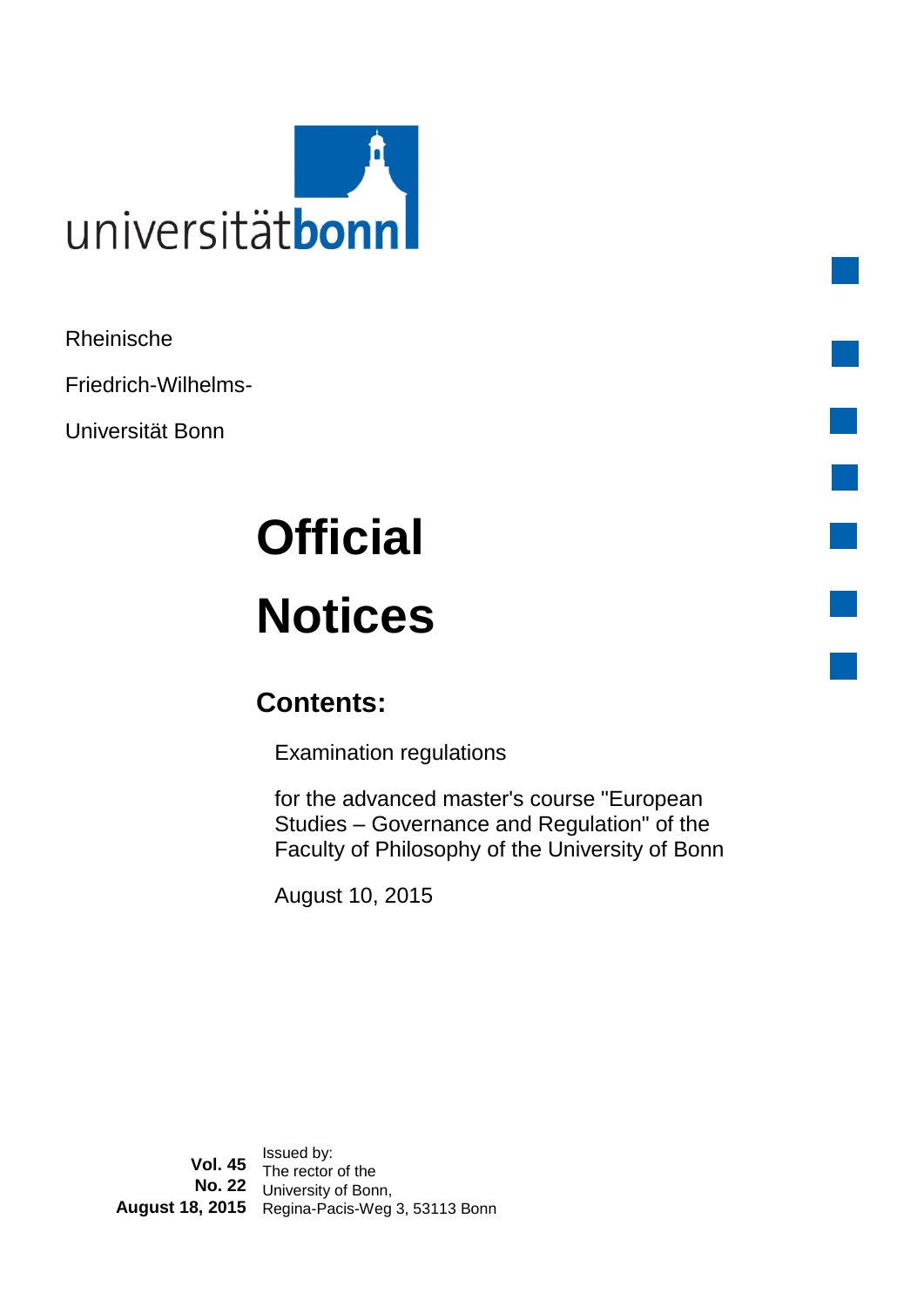**Examination regulations for the advanced master's program**

*European Studies – Governance and Regulation*  **of the Faculty of Philosophy**

**of the University of Bonn**

**August 10, 2015**

In accordance with sections 2 para. 4 and 64, para. 1 in conjunction with 62 of the Higher Education Act of the state of North Rhine-Westphalia – Higher Education Act (HG) – in the version of the Future Higher Education Act (HZG NRW) dated September 16, 2014 (Gazette of Laws and Ordinances of North Rhine-Westphalia, page 547), the Faculty of Philosophy of the University of Bonn has issued the following examination regulations: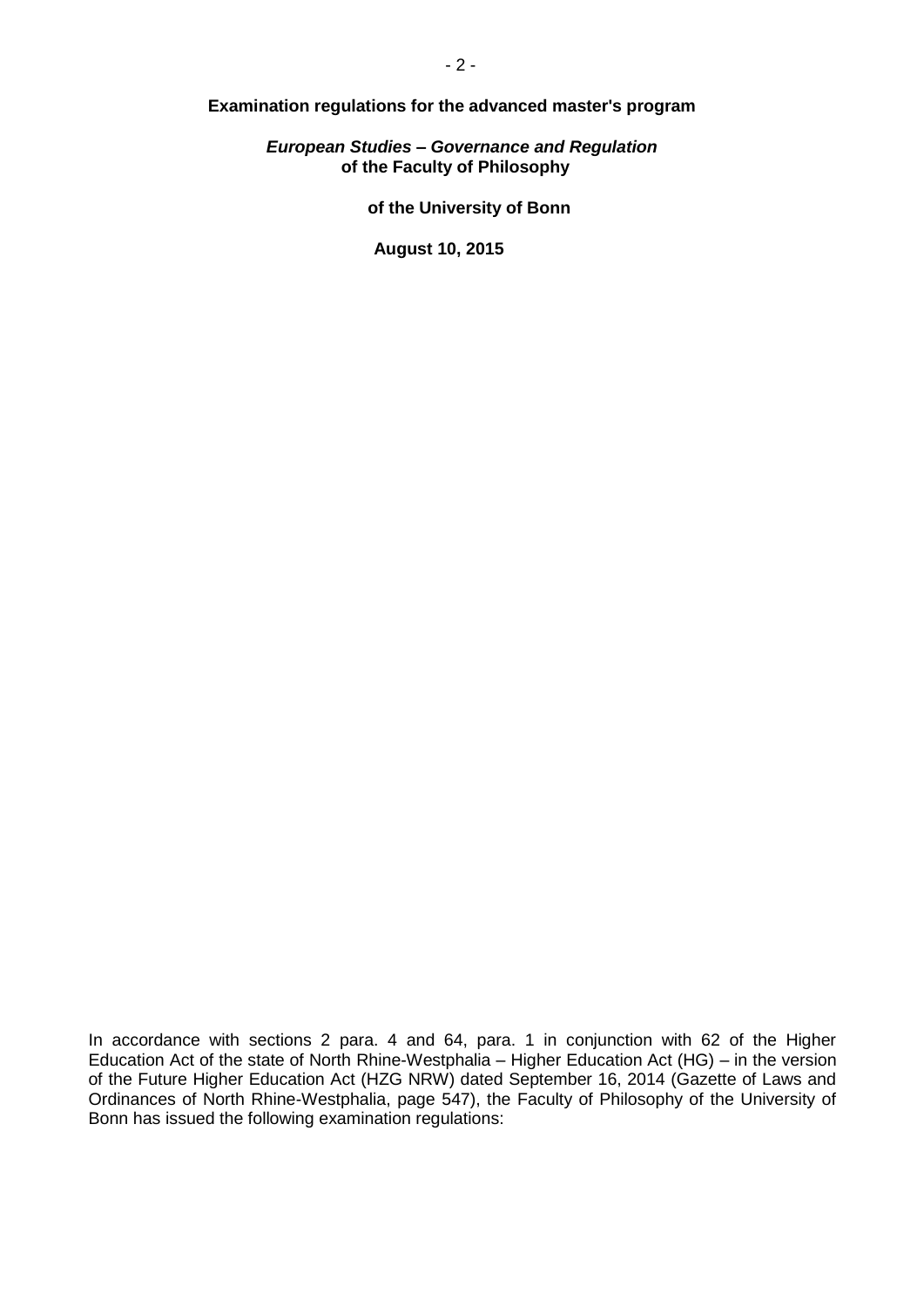# **Table of contents**

| Article 1  | Scope                                                                 | 4                |
|------------|-----------------------------------------------------------------------|------------------|
| Section 1  | Scope                                                                 | 4                |
| Article 2  | Educational objective, degree and degree completion time              | 4                |
| Section 2  | Objective of the course of study and purpose of the examination       | 4                |
| Section 3  | Academic degree                                                       | 5                |
| Section 4  | Degree completion time, range of courses, credit point system and     |                  |
|            | teaching/examination language                                         | 5                |
| Article 3  | Admission prerequisites, fees and credits                             | 6                |
| Section 5  | Prerequisites for admission to the course of studies                  | $\boldsymbol{6}$ |
| Section 6  | <b>Tuition fees</b>                                                   | $\overline{7}$   |
| Section 7  | Crediting coursework and examinations                                 | 8                |
| Section 8  | Access to individual courses                                          | 9                |
| Article 4  | Examination committee and examiners                                   | 9                |
| Section 9  | Examination committee and office                                      | 9                |
| Section 10 | <b>Examiners and observers</b>                                        | 10               |
| Article 5  | Scope and implementation of examinations, types of examinations and   |                  |
|            | examination deadlines                                                 | 11               |
| Section 11 | Scope of the master's examination                                     | 11               |
| Section 12 | Admission to the master's examination and the module examinations     | 11               |
| Section 13 | Module examinations - Registration and deregistration                 | 12               |
| Section 14 | Examination modalities and compulsory attendance                      | 13               |
| Section 15 | Disadvantage compensation                                             | 14               |
| Section 16 | Repeating examinations                                                | 14               |
| Section 17 | Written examinations.                                                 | 14               |
| Section 18 | Oral examinations                                                     | 15               |
| Section 19 | Term papers, presentations and oral reports                           | 15               |
| Article 6  | Master's thesis                                                       | 16               |
| Section 20 | Registration, topic and scope of the master's thesis                  | 16               |
| Section 21 | Submission, evaluation and repetition of the master's thesis          | 17               |
| Article 7  | Procedural irregularities and protection provisions                   | 18               |
| Section 22 | Deregistration, withdrawal, absence and objections                    | 18               |
| Section 23 | Fraud and infringement of regulations                                 | 19               |
| Section 24 | Protection provisions                                                 | 19               |
| Article 8  | Evaluation and final documents                                        | 20               |
| Section 25 | Evaluating examinations, calculating grades and passing the           |                  |
|            | master's examination                                                  | 20               |
| Section 26 | Transcript                                                            | 21               |
| Section 27 | Master's diploma                                                      | 22               |
| Section 28 | Diploma supplement                                                    | 22               |
| Section 29 | Inspection of examination files                                       | 22               |
| Section 30 | Invalidity of the master's examination, revocation of master's degree | 22               |
| Article 9  | Validity                                                              | 23               |
| Section 31 | Date of validity and publication                                      | 23               |

Appendix 1: Module plan

Appendix 2: Relevant professional or occupational activities in accordance with section 5, para. 4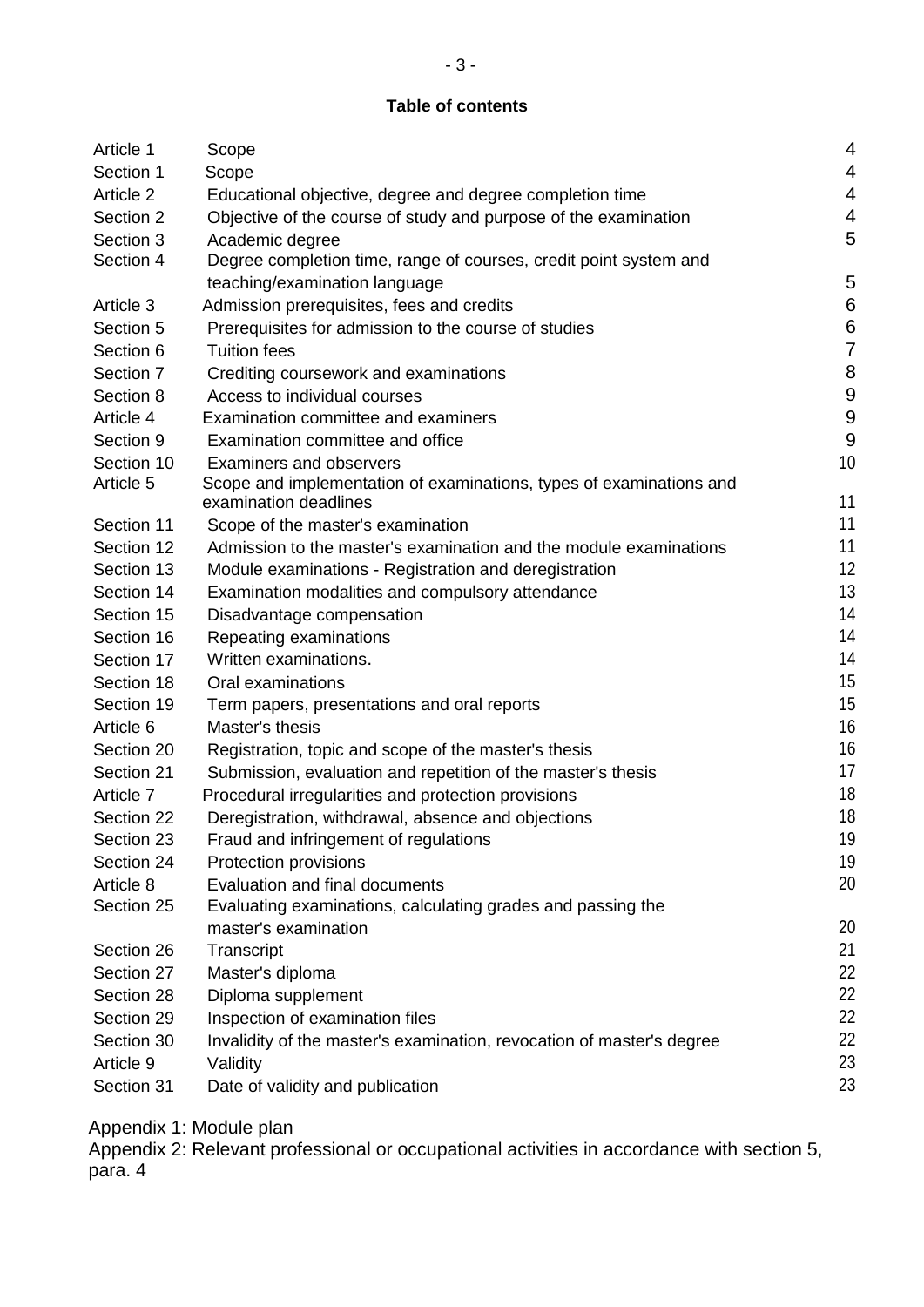#### <span id="page-3-0"></span>**Preliminary remark on the use of language**

All references to persons or positions in these regulations apply equally to women and men.

## Section 1 Scope

#### **Section 1 Scope**

(1) These examination regulations apply to program participants who enroll in the advanced master's program *European Studies – Governance and Regulation* of the Faculty of Philosophy of the University of Bonn after these regulations come into effect.

(2) The examination regulations of the Faculty of Philosophy of the University of Bonn for the advanced master's program *European Studies – Governance and Regulation* dated December 16, 2014 (Official Announcements of the University of Bonn, vol. 44, no. 41, dated December 19, 2014), hereinafter referred to as "MES Examination Regulations," expire on March 31, 2017. Examinations in accordance with the

MES Examination Regulations may be taken for the last time in the 2016 summer semester by September 30, 2016. The examination committee can extend this deadline by six months upon a substantiated request.

(3) Students who began their studies in accordance with the MES Examination Regulations before the date on which these examination regulations took effect and who have not yet taken all examinations may

- a. continue their studies in accordance with the MES Examination Regulations as amended, or
- b. switch to these examination regulations, upon written request which is irrevocable. Work already performed will be credited in accordance with section 7.

#### Article 2

Educational objective, degree and degree completion time

### **Section 2 Objective of the course of study and purpose of the examination**

(1) The advanced master's program *European Studies – Governance and Regulation* is offered by the Faculty of Philosophy of the University of Bonn in cooperation with the Center for European Integration Studies (ZEI). The course of study has an interdisciplinary design and is based on the pillars of "governance" and "regulation." These reflect the political science and jurisprudential significance of issues in European integration. The program is application-oriented.

(2) The course of studies in this advanced master's program is intended to provide the program participants with the specialized knowledge, abilities and methods needed to be able to undertake scientifically established work, critically assess and apply scientific findings and methods in professional practice, as well as take professionally responsible actions. The educational objectives primarily focus on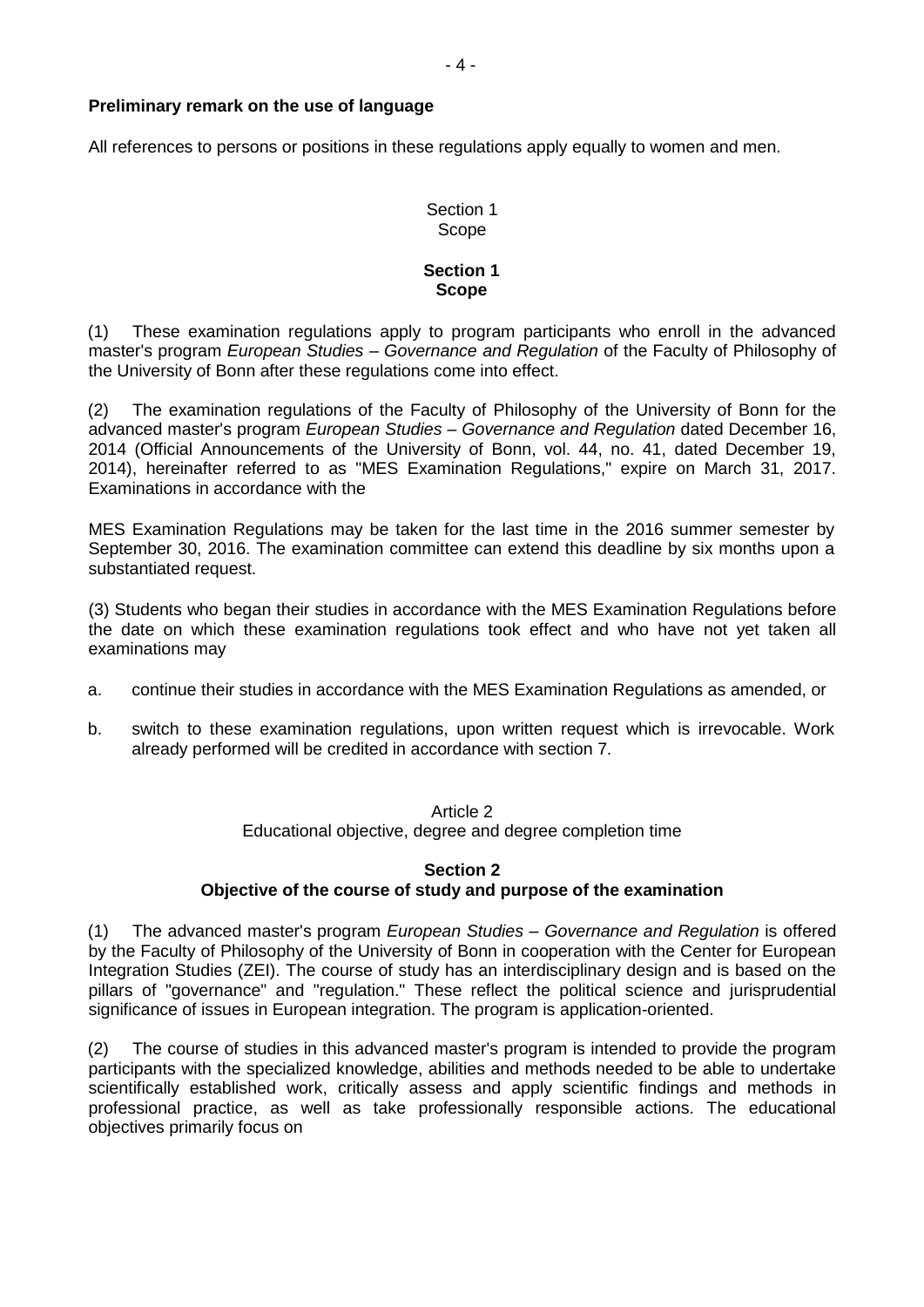- specialist knowledge geared to current practice-oriented research questions on the basis of thorough fundamental knowledge,
- methodological and analytical skills which enable independent development

of scientific knowledge in which research methods and strategies as well as their transfer to the professional field in accordance with appendix 2 are of key importance,

- the broadening of existing professional key skills.

(3) The program participants will learn to address complex problems and solve them with scientific methods, including beyond the current limits of knowledge. The interdisciplinary orientation of the advanced master's program will enable participants to have an overview of interdisciplinary connections and independently apply scientific methods and knowledge in practice.

(4) To appropriately structure the course of study, a study plan is created as a recommendation for the program participant which can be modified, as needed, taking individual circumstances into account.

(5) The master's examination forms an additional professional qualification to expanded scientific training in the field of government and regulation in the European Union.

#### **Section 3 Academic degree**

(0) If the master's examination is passed, the Faculty of Philosophy of the University of Bonn confers the academic degree "Master of European Studies" in the program *European Studies – Governance and Regulation*.

(1) The academic degree "Master of European Studies" is awarded by the faculty only if a total of at least 30 of the credit points to be achieved according to section 4 para. 1 as well as the 16 CP of the master's thesis were earned at the University of Bonn.

#### **Section 4 Degree completion time, range of courses offered, credit point system and teaching/examination language**

(1) The degree completion time, including the master's thesis, is two semesters

(60 credit points).

(2) The program content is selected and limited such that the program can be completed in the respective degree completion time. The content is taught in the form of modules which generally consist of teaching units related to each other thematically, methodologically or systematically.

(3) Each module is generally completed with a module examination and assessed with credit points (CP) according to the *European Credit Transfer and Accumulation System* (ECTS). A credit point corresponds to a calculated workload of 30 hours.

(4) The course of study includes modules in the compulsory subject area which earn 44 CP. The master's thesis earns 16 CP. The details about the modules, their admission prerequisites and the number of credit points per module are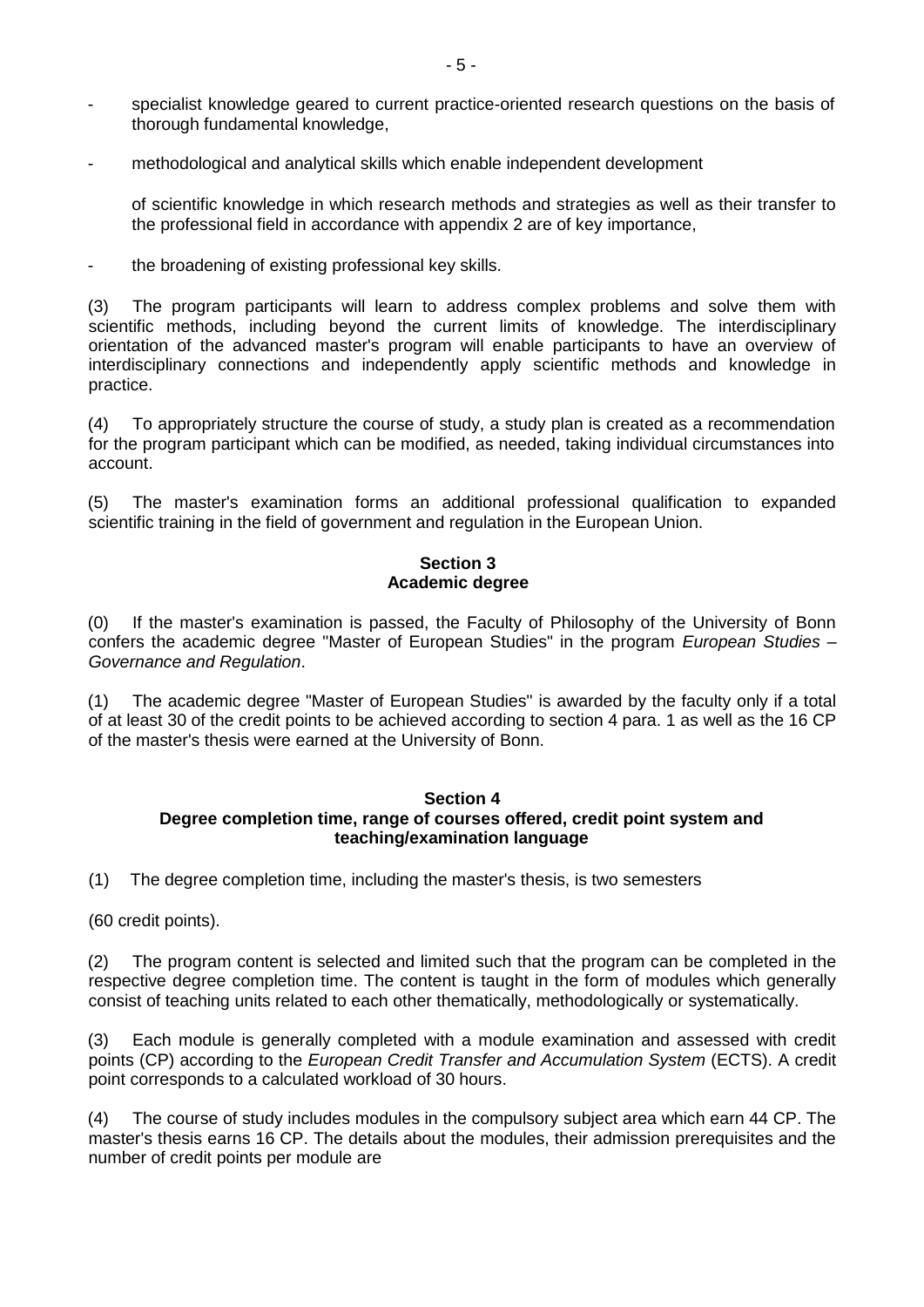given in the module plan (appendix 1).

(5) The teaching and examination language is English. The module plan can provide for variances for individual modules.

(6) The course of studies can only be started in the winter semester.

#### Article 3 Admission prerequisites, fees and credits

#### **Section 5 Prerequisites for admission to the course of studies**

(1) The advanced master's program *European Studies – Governance and Regulation* is geared towards candidates who have and demonstrate the following admission prerequisites:

- a. a relevant, professional undergraduate degree within the area of application of German Basic Law which was earned in a program of studies comprising at least 240 CP,
- b. a relevant, professional undergraduate degree within the EU which was earned in a program of studies comprising at least 240 CP,
- c. a relevant, professional undergraduate degree which was earned in a program of studies comprising at least 240 CP, awarded at a university outside of the EU following evaluation of the scope of the program of studies, or
- d. a relevant university degree recognized by the examination committee as being equivalent.

In addition, a very good command of English at the C1 level of the Common European Framework of Reference for Languages (CEFR) must be demonstrated by means of a recognized language test (e.g. TOEFL, IELTS) or an equivalent document.

Applicants who have a professional undergraduate degree through which they earned fewer than 240 credit points may be admitted to the program if they can provide corresponding evidence that they have acquired the missing skills elsewhere on a scale equivalent to the missing credit points. It is possible to provide evidence of relevant additional academic work in a course of studies at a university in accordance with section 6 para. 1 and/or evidence of relevant skills acquired in a nonuniversity setting.

(2) The university degree in accordance with para. 1 clause 1 must have been completed with a grade of at least "satisfactory."

(3) Native speakers of English are considered to have provided evidence of the necessary English skills in accordance with para. 1 clause 2. Evidence of the required English skills is also considered to be provided if the applicant demonstrates participation in a regular course of studies lasting at least two semesters in an English-language program or has completed a course of studies of at least two semesters at a higher-education institution in an English-speaking country, provided the course of studies was completed primarily or exclusively in English.

(4) At the start of the course of studies, all candidates must demonstrate at least one year of relevant professional experience according to appendix 2. The examination committee stipulates which qualified professional activities are recognized as relevant professional experience.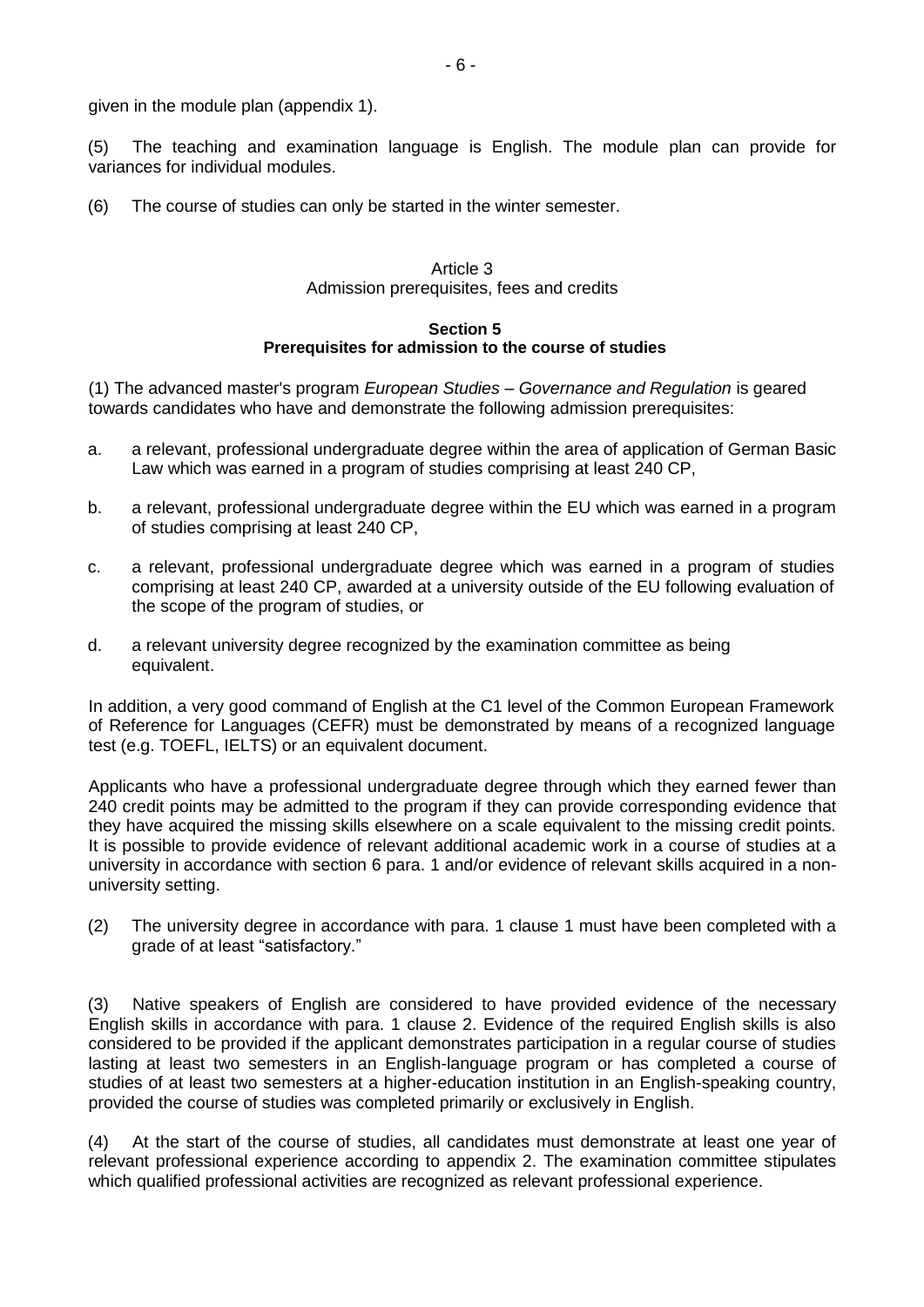(5) The application for admission to the advanced master's program must be submitted in writing and via email to the examination committee, who will make a decision regarding admission.

(6) The annual number of participants is determined by the Faculty of Philosophy according to the available resources.

(7) Conducting the advanced master's program *European Studies – Governance and Regulation*  depends on having a sufficient number of participants. Applicants must preregister for the master's program; this preregistration is binding. The tuition fees must be paid in advance in accordance with section 6. Final approval as a continuing education student is granted

- when the number of applicants needed to be able to conduct the program with coverage of costs has been reached and
- according to the available places in the program.

If a participant cohort does not materialize due to a lack of demand, the applicants will be informed in due time prior to the start of the program and any tuition fees already paid will be reimbursed. The application, enrollment and notification deadlines are provided on the program website at www.zei.de.

(8) The examination committee examines the application for admission. If the number of applicants who meet the admission requirements according to article 1 exceeds the number of available places in the program, the places are awarded

and the decision on admission is made according to the "Regulation on the selection of participants for the advanced master's program *European Studies – Governance and Regulation*" as amended.

(9) After admission by the examination committee and payment of the specified semester fees, the student is enrolled by the registrar's office.

- (10) Admission to the master's program must be rejected if
- a. the prerequisites listed in paragraphs 1 to 4 have not been met, or
- b. the supporting documents are incomplete, or
- c. a corresponding examination procedure in a degree program, the content of which is significantly similar to that of this master's program, was ultimately not passed, or
- d. the admission prerequisites have been met but during the selection procedure, no place in the program could be granted according to paragraph 8.

(11) The applicant is to be notified in writing and electronically of the decision on the application for admission to the master's program or to postgraduate study. The letter must include an explanation of the appeal procedure.

#### **Section 6 Tuition fees**

Tuition fees are to be paid for participation in the master's program according to the statute of fees of the University of Bonn. The amount of fees which cover costs is specified by the Faculty of Philosophy according to section 62, para. 5 Higher Education Act (HG) and published in the Official Notifications of the University of Bonn – Gazette.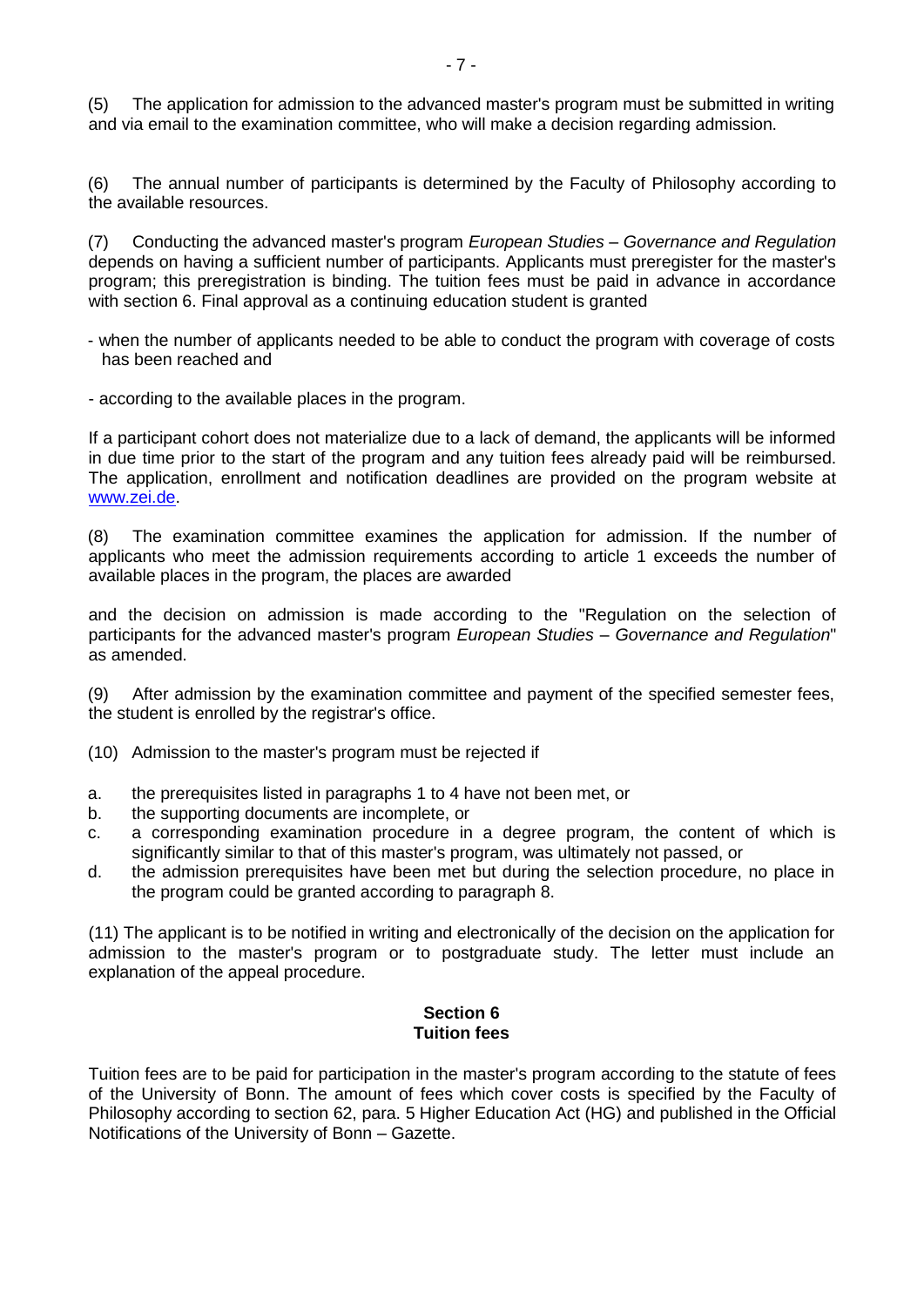#### **Section 7 Crediting coursework and examinations**

(1) Academic work performed in programs at other state or state-recognized institutions of higher education as well as at state or state-recognized vocational colleges or in programs at foreign state or state-recognized universities is to be credited upon request if, with regard to the skills acquired, there are no significant differences from the academic work which will be replaced. The same applies to achievements in other courses of study at the University of Bonn.

(2) Upon request, other knowledge and qualifications can be credited towards this program based on documents submitted, if this knowledge and these qualifications are equivalent in content and level to the graded work which it is intended to replace. Credit in accordance with clause 1 is possible for up to half of the credit points provided for in accordance with section 4, para 1 for the entire course of studies.

(3) The significance of the differences is used as the standard for making decisions regarding credits. The standard for determining whether or not significant differences exist is a comparison of the contents, scope and requirements as stipulated for the academic work performed with those which apply to the work which is to be recognized. A schematic comparison is not to be performed, but rather an overall consideration and general evaluation. A difference with regard to the number of credit points to be earned alone does not represent a significant difference. For academic work performed in an advanced course of studies, the above provisions apply accordingly. If there are no significant differences, full credit is given for the academic work performed. If a review according to the guidelines described above reveals that only partial credit can be given for an academic accomplishment, partial credit is given within the corresponding module. The corresponding module is only passed if the missing work has been performed according to these regulations; only then are credit points awarded according to these regulations. When determining equivalence, the equivalence agreements approved by the Conference of Ministers of Education and the University Rectors' Conference as well as agreements within the framework of university partnerships are to be observed.

(4) The examination committee is responsible for the credit procedure in accordance with section 9, para. 4, clause 2. The committee specifies which programs are largely close in content to that of the advanced master's program *European Studies – Governance and Regulation*. When reviewing the significance of differences, representatives of the relevant subjects are to be consulted. In addition, if there are doubts regarding the creditability of work performed abroad, the Central Office of International Education can be consulted. The decision regarding the awarding or denial of credit is to be communicated to the student within twelve weeks and an explanation of the appeal procedure is to be provided. If academic work cannot be credited or can only be partially credited, this is to be justified by the examination committee, who bears the burden of proof. If the examination committee refuses the crediting requested, the student may apply for a review by the rectorate.

(5) If examination work is credited, the grades – provided the grading system is comparable – are to be transferred and incorporated in the calculation of the cumulative grade, weighted with the credit points of the module on which the work is to be credited. If academic work is credited, it is recorded without any grading and with the comment "passed." In the case of non-comparable grading systems, the comment "passed" is recorded. The crediting is marked in the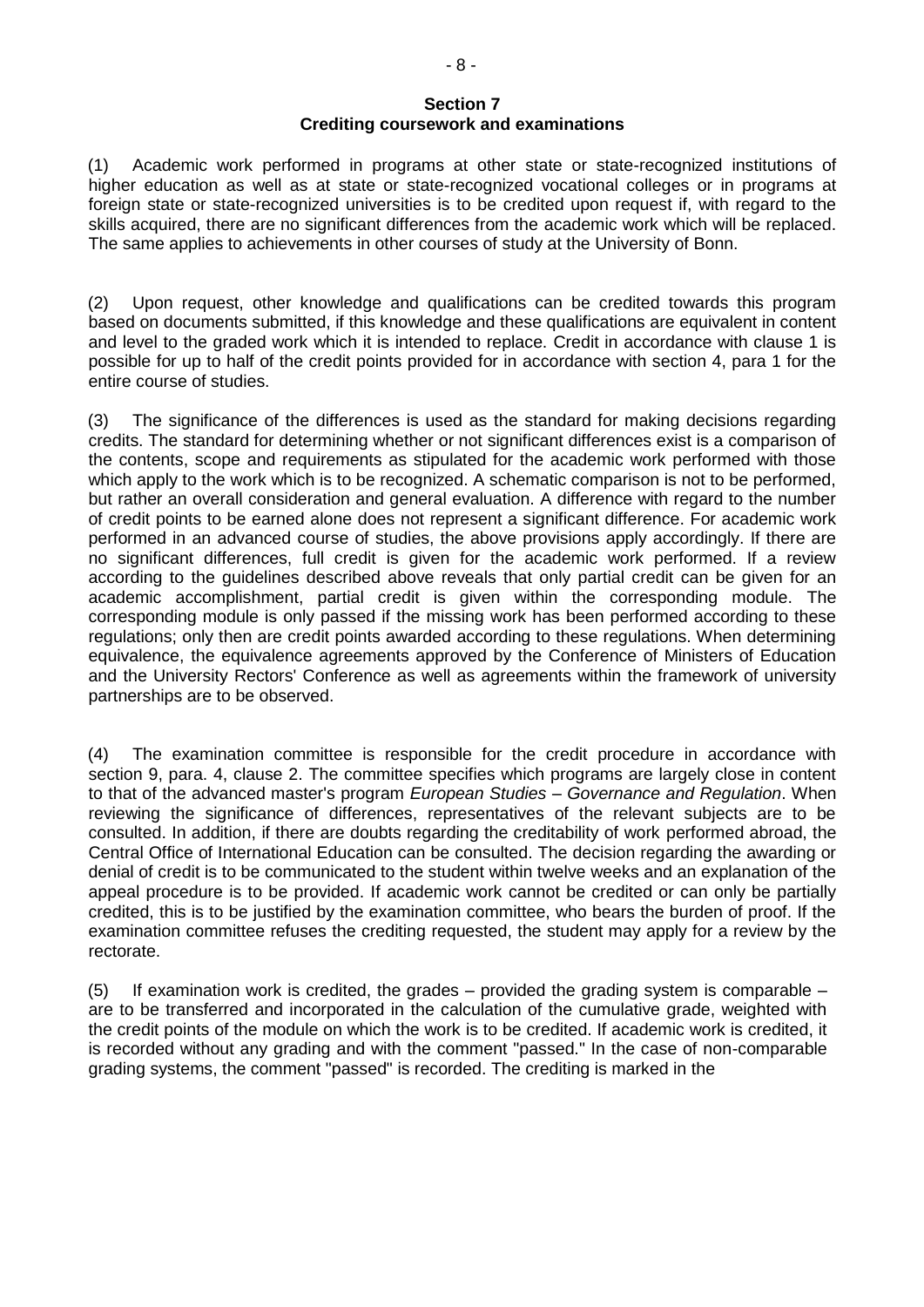transcript as such. Work performed in programs without a credit point system is converted into credit points by the examination committee, provided the examination in question corresponds to the module examinations of these examination regulations. In this case, the standards approved by the Conference of the Ministers of Education and Cultural Affairs for comparison with the ECTS are to be used as a basis. Accordingly, work is to be credited, provided that there are no significant differences with regard to the skills acquired.

(6) In the case of prerequisites according to para. 1, there is a legal entitlement to credit. The student is to provide the information on the work to be credited which is required for credit to be given. The student may be asked to provide a statement that all work for which credit has been applied for up to this point in time has been finally communicated.

#### **Section 8 Access to individual courses**

If in an individual case, the number of program participants in a course must be limited due to the nature or purpose of the course or due to other reasons related to research and teaching and if the number of applicants exceeds the capacity, the dean of the Faculty of Philosophy will specify arrangements regarding participation, at the request of the professor, and will take section 59 of the Higher Education Act (HG) into account.

#### Article  $\Delta$ Examination committee and examiners

#### **Section 9 Examination committee and office**

(1) The faculty council of the Faculty of Philosophy forms an examination committee to organize examinations as well as to complete the tasks allocated by these examination regulations. The dean of the faculty ensures that the examination committee meets and can meet its tasks properly. The dean provides the instructions needed for this purpose.

(2) The examination committee consists of a chairperson, the deputy chairperson and three other members selected from the faculty council of the Faculty of Philosophy. The two directors of the ZEI, by virtue of their position, belong to the examination committee as members from the group of university professors of the University of Bonn. The respective executive director of the ZEI chairs the examination committee. Another member is a university professor who teaches in the course of study. Another member is chosen in each case from the group of academic staff and from the group of participants in the master's program. University professors who are working in the master's program based on a teaching appointment for the respective academic year are eligible. Persons may be selected from the group of academic staff who teach or have already taught in the advanced master's program *European Studies – Governance and Regulation* or who are involved in the organization this program. One person is chosen from among the program participants who is enrolled as a student in the advanced master's program

*European Studies – Governance and Regulation*. A deputy is selected for each member. If necessary, the selection is made at the suggestion of the ZEI. The term for the lecturers or members from the group of academic staff appointed for the examination committee is two years; the term for the program participants is one year. Re-election is permitted. The office of the dean and the office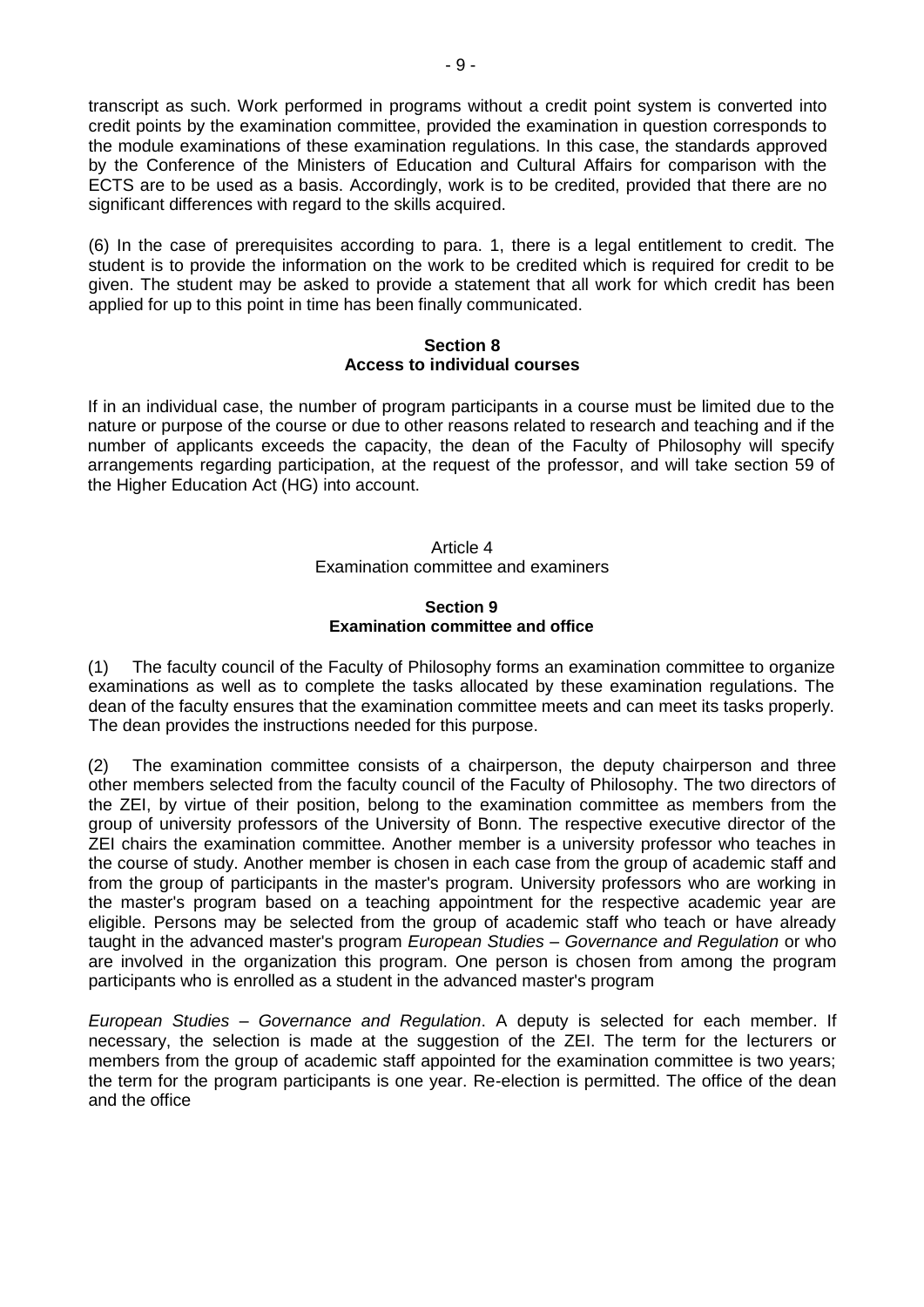of the vice dean of the faculty are compatible with membership in the examination committee as well as with its chair or deputy chair, provided the faculty regulations do not exclude this.

(3) The examination committee is an authority as defined by administrative procedural law. For administrative support of the examination committee, the faculty and the ZEI establish an office (ZEI master's office).

(4) The examination committee ensures that the provisions of the examination regulations are adhered to and also ensures that examinations are conducted properly. In particular, it is responsible for the decision regarding credits as well as appeals against the decisions made in examination procedures. It regularly reports, at least once annually, to the faculty council on the development of the examination and study periods, including the duration of the master's theses as well as on the distribution of cumulative grades. Once per semester, the examination committee informs the registrar's office of which program participants have ultimately not passed, according to a final decision by the examination committee as per to section 25, para. 8. The examination committee makes suggestions regarding improvements to the examination regulations and the course plan. The committee may adopt a decision to delegate duties to be performed to the chairperson. Delegation of the decision on objections and the report to the faculty council is excluded.

(5) The meetings of the examination committee are not open to the public. The members of the examination committee and their deputies are sworn to official secrecy. Provided they are not members of the civil service, they are to give a commitment of confidentiality to the chairperson. Minutes which record discussions and decisions made by the examination committee are drawn up.

(6) The examination committee has a quorum when, in addition to the chairperson or deputy chairperson, at least two other members or their deputies, at least one of whom is a university professor, are present. The examination committee makes decisions based on a simple majority vote. If votes are tied, the chairperson shall cast the deciding vote. The member from among the program participants does not take part in the evaluation and crediting of study periods as well as academic and examination work, the establishment of examination tasks and the appointment of examiners and observers. The members of the examination committee have the right to attend the examinations.

(7) Regulations, setting of deadlines and other communications by the examination committee which do not affect only individual persons are announced by means of a poster or electronically, taking into account data privacy with binding effect. Other additional announcements are permitted but are not legally binding.

#### **Section 10 Examiners and observers**

(1) The examination committee appoints the examiners and observers for the individual examinations. Academic staff in the advanced master's program *European Studies – Governance and Regulation* at the University of Bonn and, if necessary or appropriate to achieve the purpose of the examination, people with practical experience in their profession and training are eligible to conduct university examinations. Examinations may only be evaluated by persons who themselves have at least a qualification the same as or equivalent to that which forms the basis of the examination. Only persons who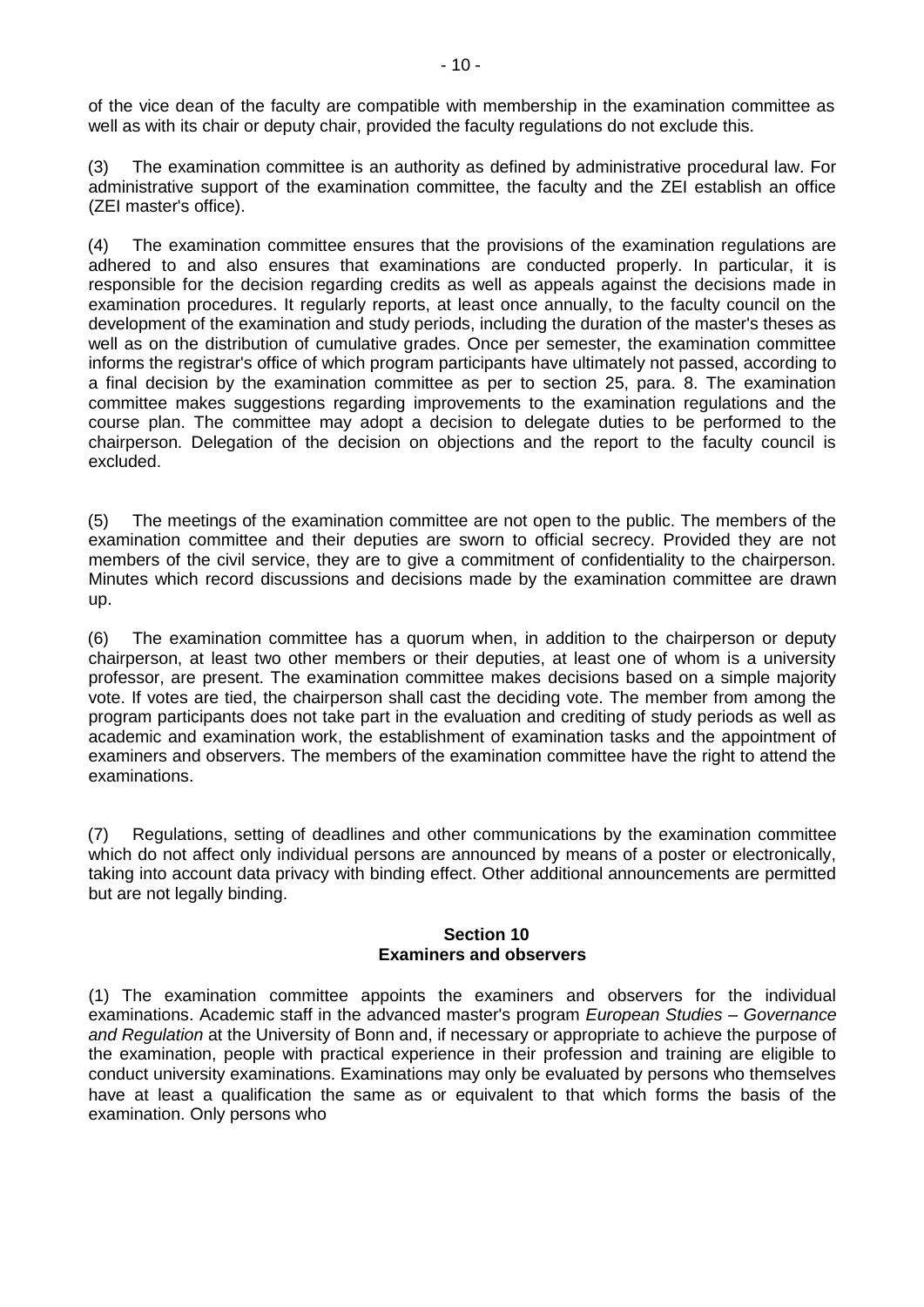have taken at least the corresponding master's examination or an equivalent examination may be appointed as observers.

(2) Module examinations are given in each case by the professors teaching in the module. If a professor is prevented from given module examinations in a timely manner due to illness or other important reasons, the examination committee will ensure that another examiner is designated to hold the module examination.

(3) The examiners are independent of any outside instruction in their examination activities.

(4) The candidate may recommend examiners for the master's thesis. Consideration must be given to the recommendation, if possible, however it does not represent an entitlement.

(5) The examination committee ensures that the candidate is given the name of the examiner in a timely fashion, at least two weeks before the date of the respective examination.

#### Article 5 Scope and implementation of examinations, types of examinations and examination deadlines

# **Section 11 Scope of the master's examination**

(1) The master's examination in this program is intended to provide proof of further professional, in-depth and application-oriented scientific qualification.

- (2) The master's examination consists of
- 1. the module examinations during the course of study which relate to the course content of the modules specified in the module plan (appendix 1),
- 2. the master's thesis.

All examination work is to be performed within the degree completion time specified in section 4, para. 1.

(3) The examinations are taken during the course of studies. A module examination is assigned to each module, even if it consists of several sessions, and the results of this examination are included in the final degree certificate. The awarding of credit points requires the successful completion of the respective module. A module is considered to have been successfully completed when the associated module examination received a grade of at least "sufficient."

(4) As a basic rule, the examinations are taken in the teaching language.

#### **Section 12 Admission to the master's examination and module examinations**

(1) The program participant must apply for admission to the master's examination. The application must be submitted in writing to the examination committee, together with the registration for the first module examination. The following must be enclosed with the application:

1. supporting documents regarding the general prerequisites listed in section 5;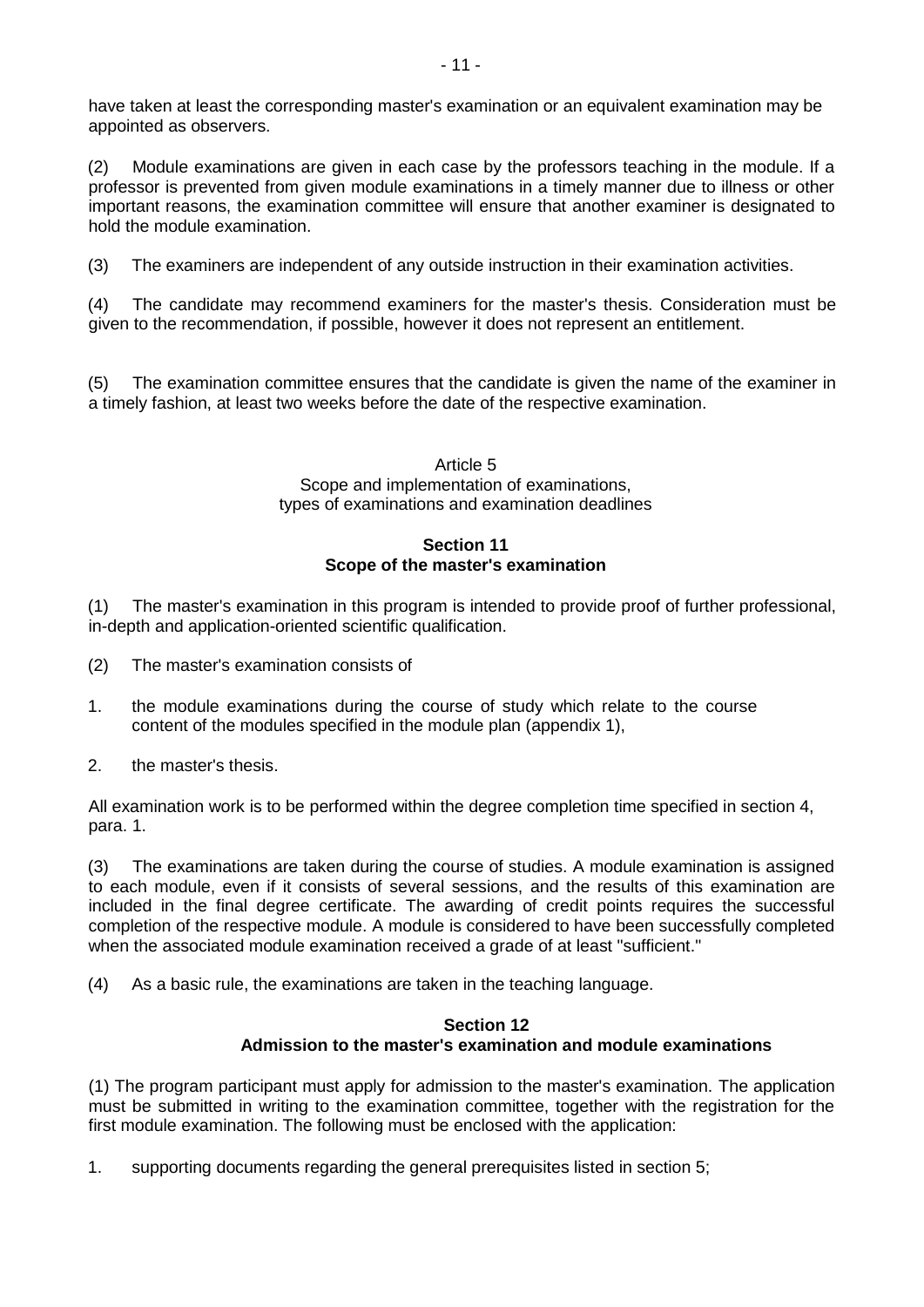- 2. proof of enrollment as a continuing education student in the advanced master's program *European Studies – Governance and Regulation* at the University of Bonn;
- 3. a statement regarding whether the program participant has not or has definitively not passed an examination or master's examination in this program or is, at the time of registration for a module examination, in another examination procedure whose result would have to be credited to the module examination being applied for. This accordingly applies to examination procedures in a course of study which is largely close in content.
- (2) The examination committee can only admit those to the module examinations who
- 1. meet the admission prerequisites according to para. 1 and can demonstrate that these prerequisites are met, and
- 2. who meet the special admission prerequisites specified for the module and the module examination, also in regard to restrictions on the number of participants.

(3) If the program participant cannot provide the document needed according to para. 1, clause 3 as stipulated, the examination committee can allow him to provide proof in a different way.

(4) The examination committee decides on admission to the master's examination and the module examinations.

- (5) The examination committee may reject the respective admission if
- a. the documents according to para. 1 are incomplete and/or not submitted by a specified deadline, despite requests to do so,
- b. the prerequisites listed in para. 2 are not met,
- c. the study participant has ultimately not passed an examination or the master's examination in this program or in another program which is largely close in content to this program and the results of this examination would have to be credited to the module examination being applied for, or
- d. the study participant is in another examination procedure in this program or in another program which is largely close in content to the selected program, provided the results of the examination procedure would have to be credited to the module examination being applied for.

### **Section 13 Module examinations - Registration and deregistration**

(1) The program participant must register in a timely fashion with the examination committee, electronically or in writing, for each module examination. Registration may only take place provided that the study participant meets the admission prerequisites.

(2) The examination committee announces the examination dates as well as the registration dates by posting this information or electronically; these dates represent closing dates.

(3) The program participant may deregister from the examination, without stating any reasons, no later than one week before the respective examination date, in writing or electronically. Paragraph 5 remains unaffected. In the case of term papers, the deregistration must take place no later than one week before the topic is assigned. The date of receipt by the examination committee is the decisive date. For examinations which are spread over the semester and are associated with a course, deregistration after topics or places have been assigned is not possible.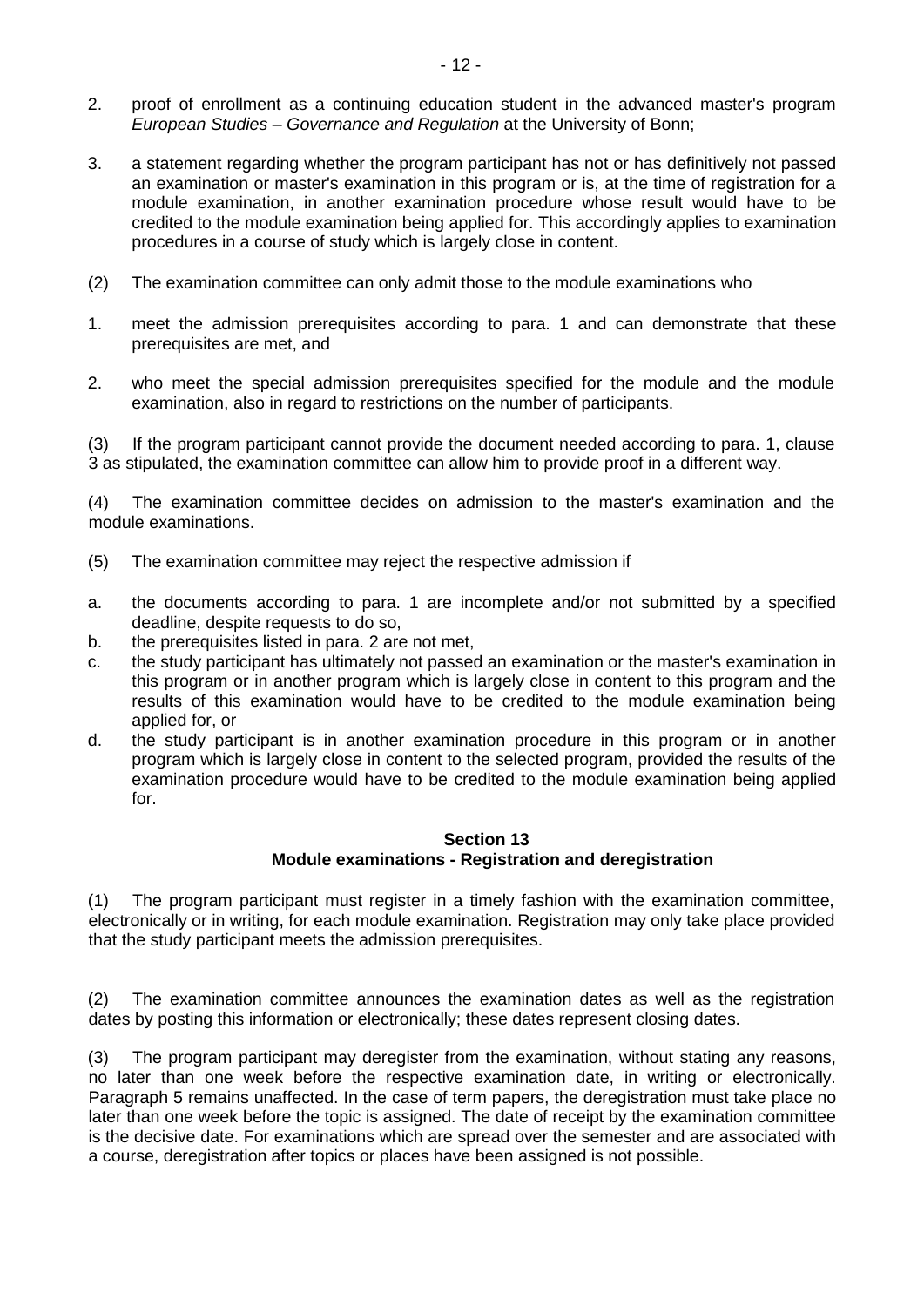(4) The registration for the master's thesis is governed separately in section 20, para. 2.

(5) The registration for a module examination is automatically considered to be a registration for the next scheduled examination date in the event of failure; a deregistration is then not possible.

#### **Section 14 Examination modalities and compulsory attendance**

(1) Module examinations are based on the content and qualification objectives of the modules listed in appendix 1.

(2) During the module examinations, the program participant must be enrolled at the University of Bonn in this program.

(3) The knowledge and ability to understand comprehensive interrelations, acquired within the framework of the respective module, is verified in the module examinations.

The module examinations take place in the form of

- written examinations,
- oral examinations and
- term papers.

The respective examination form and the admission prerequisites are specified in the module plan.

(4) The module plan can specify that preliminary work (coursework) must be performed in order to participate in a module examination. If this work is not performed, admission to the module examination cannot be granted. The examination committee announces the specific requirements regarding preliminary work (coursework) at the request of the professor in each case before the start of the semester, in accordance with section 9, para. 7.

(5) For all module examinations which are to be taken in the form of written or oral examinations, two examination dates are scheduled. In general, the first examination date is after the lecture period of the semester in which the module or the associated courses have been completed. The second examination date is scheduled such that the proper continuation and completion of the course of study within the degree completion time are possible. The examination dates are announced in due time prior to the start of the semester by the examination committee, in accordance with section 9, para. 7.

(6) Courses in which the qualification objective cannot be achieved without the active participation of the student can be identified in the module plan as courses in which mandatory regular participation (compulsory attendance) is a prerequisite to take part in the examination. Before the start of the semester, the examination committee specifies, with corresponding justification, the courses for which attendance is compulsory. In these cases, the examination committee must define what constitutes regular, active and successful participation. Depending on the qualification objective of a course with mandatory attendance, absence rates of up to 30% are permitted; this also includes absences excused with a medical certificate. The decisions in accordance with clauses 2 to 4 are to be announced by the examination committee prior to the start of the semester, in accordance with section 9, para. 7.

- (7) Examinations are to be evaluated as follows:
- 1. Written examinations are to be evaluated by at least one examiner. The candidate is to be informed of the evaluation of written examinations within four weeks and of the evaluation of the master's thesis within six weeks.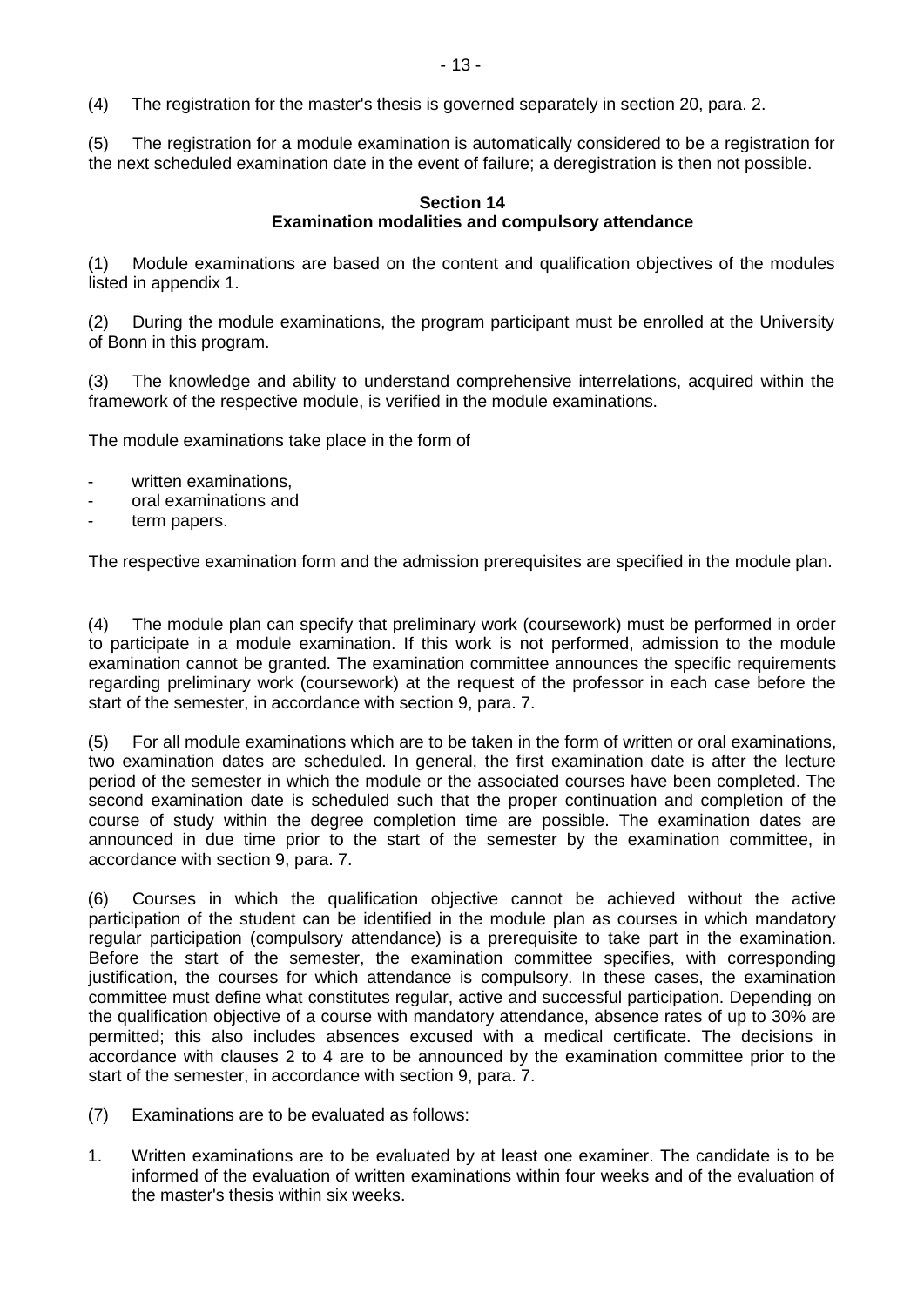2. Oral examinations are to always performed by at least two examiners or one examiner in the presence of a qualified observer. The main content and the result of the individual examinations are to be recorded in the form of minutes. If the examination takes place before an examiner in the presence of an observer, the examiner shall hear the observer, without the student, prior to finalizing the grade. The result is to be announced to the candidate following the oral examination.

If two examiners are involved in the evaluation of an examination, the grade is composed of the arithmetic average of the individual evaluations; if the evaluation of only one of the examiners results in the examination being considered as not having passed, a third examiner is to be consulted. The grade then results from the arithmetic average of the two best individual evaluations. Performance on written or oral examinations with which a course of studies is completed and on repeat examinations for which there is no opportunity for compensation provided for in the event of an ultimate failure must be evaluated by at least two examiners.

#### **Section 15 Disadvantage compensation**

If a program participant can credibly demonstrate to the examination committee by means of suitable proof that he, due to a disability that is continuous or lasting more than one semester or due to a chronic illness, is not able to use his intellectual abilities within the scope of academic performance and therefore cannot take an examination in whole or in part in the form and duration provided for, the examination committee allows the program participant to take an equivalent examination in a needs-based form, also within a correspondingly extended amount of time, if necessary. The same applies to coursework. When establishing mandatory internships or compulsory stays abroad, a substitution is to be permitted if, due to the burden, these cannot be evidenced, even with support from the university. The examination committee correspondingly implements the regulation in accordance with section 13, para. 5.

#### **Section 16 Repeating examinations**

(1) Each examination which is not passed or considered to not be passed may be repeated no more than once. The repeat must take place in accordance with section 13, para. 5. Repeating the master's thesis is governed in section 21, para. 7.

(2) The evaluation of a mandatory module twice with "unsatisfactory" (5.0)

results in the loss of the right to examination and leads to exmatriculation by the registrar's office after the corresponding decision of the examination committee becomes legally valid.

(3) A module examination evaluated with a grade of at least "sufficient" cannot be repeated.

(4) If a candidate does not appear for a repeat examination without a valid excuse, the examination will be graded as "unsatisfactory" (5.0).

### **Section 17 Written examinations**

(1) In written examinations, the program participants are to demonstrate,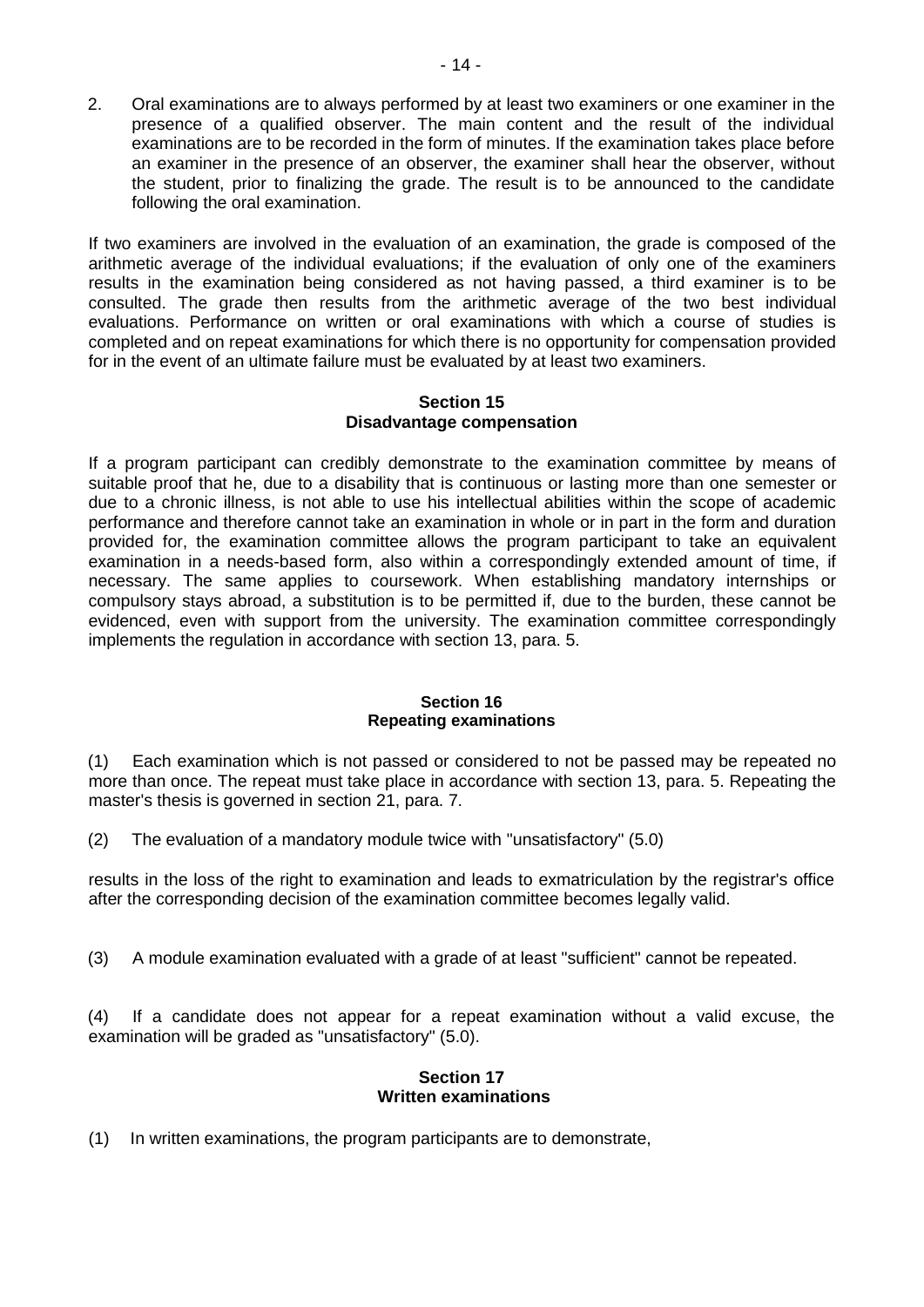in a limited time period and with limited resources, that they can identify a problem from the subject area of the module using methods common in this field and can find a solution to the problem. The examiners give due notice of the resources permitted.

(2) Written examinations are held in the form of handwritten, proctored examinations.

(3) Each written examination lasts at least 90 minutes and no more than 180 minutes. Section 14, para. 7 correspondingly applies. The specific date is announced by the examination committee prior to the start of the semester.

(4) The candidate is to be allowed to inspect his graded written examinations, upon request; the request must be made no later than three months after the announcement of the examination results. The examination committee gives the candidate due notice of the time period when inspection is permitted. Section 29 of the Administrative Procedure Act remains unaffected by this.

#### **Section 18 Oral examinations**

(0) Through oral examinations, the candidate is to provide proof that he has broad knowledge in the examination subject whose interrelations he can recognize, and that he can categorize special issues in these interrelations and demonstrate possible solutions.

(1) Oral examinations are taken either in front of several examiners (collegial examination) or in front of one examiner with an observer who is knowledgeable in the field, individually or in a group. If the examination takes place before several examiners, the candidate is tested in an examination subject area by only one examiner. The regulations in section 14, para. 7 remain unaffected. The examination lasts at least 30 and no more than 60 minutes per candidate and module examination. In the case of group examinations, it should be ensured that all candidates within a group are allocated the same amount of examination time.

(2) Program participants who want to take the same oral examination at a later date will be allowed to attend as a listener, as space permits and if the candidate does not object. The decision is made by the examiner; in the case of an examination by a committee, the decision is made by its chairperson. The approval does not extend to the discussion and notification of the examination results. Listeners are not permitted to record the examination.

#### **Section 19 Term papers, presentations and oral reports**

(1) In term papers, the candidate is to demonstrate that he can independently address, in writing, a topic of limited scope in a subject area of the module, using methods standard in this area, and in a manner consistent with the requirements of science. Each term paper is at least seven and no more than twelve DIN-A4 pages long. The candidates are given four weeks to work on a term paper. The term paper may be submitted before the end of the allotted time. The term paper is submitted electronically (pdf file) to the examiner and the examination committee.

(2) Presentations are lectures lasting at least five and no more than ten minutes, through which the candidate documents the ability to comprehensibly present his own results gathered using scientific methods and explain them in the discussion. Candidates are given two weeks after assignment of the topic to prepare the presentation.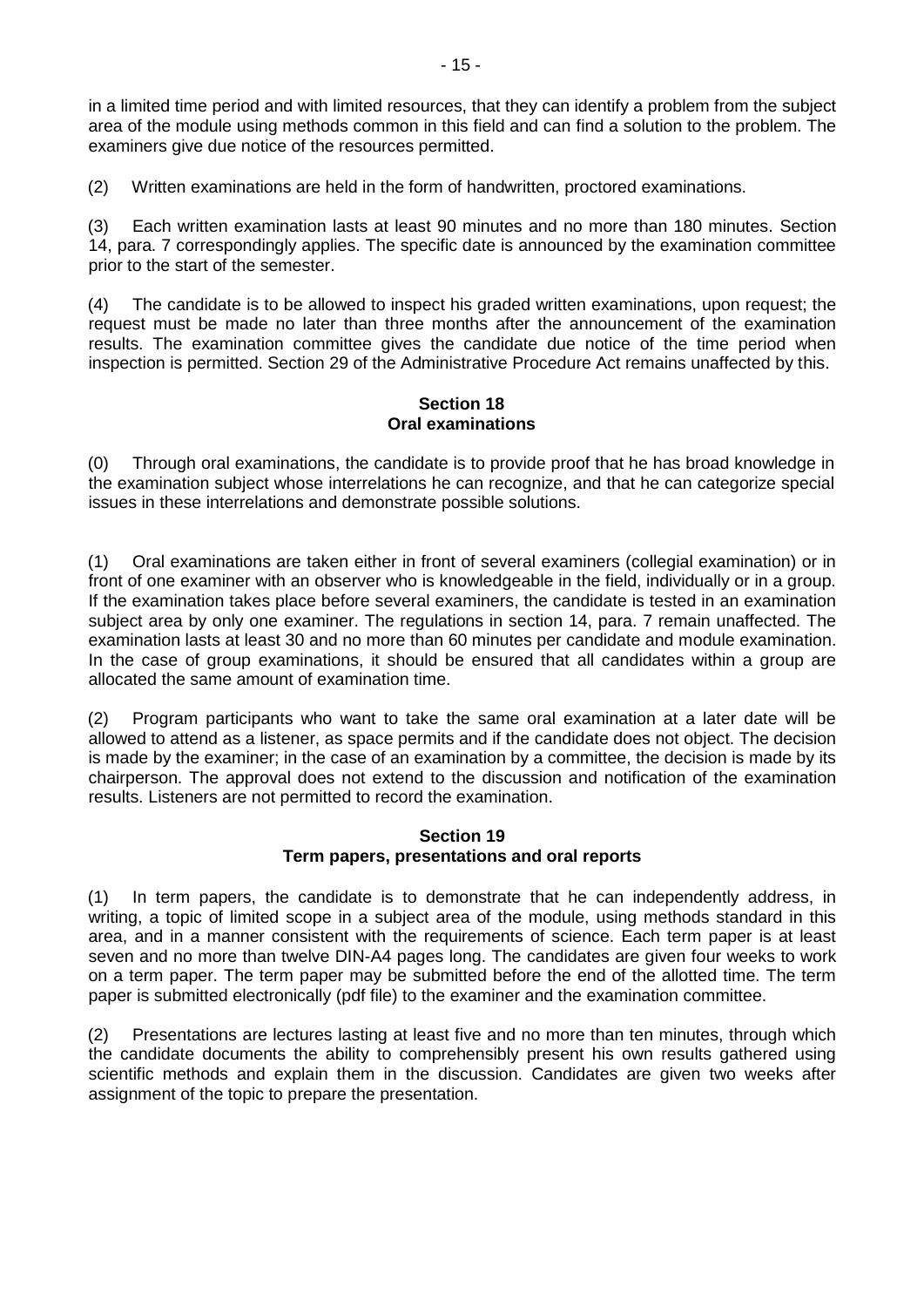(3) Oral reports are presentations lasting a minimum of five and a maximum of ten minutes and are based on original scientific literature and the candidate's own research. With an oral report, the candidate documents his ability to comprehensibly present scientific results and explain them in a discussion. In general, oral reports are supplemented with a written draft up to three DIN-A4 pages long. Candidates are given two weeks after assignment of the topic to prepare the oral presentation and the written draft.

(4) In addition, the regulations on the evaluation of written and oral examinations according to section 14, para. 7 apply.

#### Article 6 Master's thesis

#### **Section 20 Registration, topic and scope of the master's thesis**

(1) The master's thesis is a written examination paper which is intended to show that the candidate is able, within a specified time period and in accordance with scientific methods, to independently address a problem from the field of the advanced master's program *European Studies – Governance and Regulation*, provide a solution and adequately describe this solution.

(2) The program participant must register the master's thesis with the examination committee in writing. The option for registration by electronic means is reserved in justified cases. The examination committee announces the deadlines by which a master's thesis must be registered so that the master's program can be completed within the general degree completion time.

(3) When registering for the master's thesis, the program participant must indicate the topic he will explore in the master's thesis and with which examiners he wishes to draft the thesis.

(4) The topic of the examination paper can be set by any examiner who was appointed by the examination committee according to section 10, para. 1, clause 1 for the supervision of master's theses. In general, the person who sets the topic also supervises this master's thesis. If, in an individual case, the master's thesis is set and supervised by another university professor who works in research and teaching or if it is to be conducted at an institution outside of the university, the approval of the examination committee is required; this approval may only be granted if appropriate supervision by an examiner is ensured.

(5) The topic of the master's thesis cannot be issued until the program participant has earned at least 16 CP. The module plan may stipulate additional prerequisites, for example, the existence of specific modules. The examination committee assigns the topic of the master's thesis. The topic of the thesis and time of assignment are to be put on record. Prior to registering for the master's thesis, the program participant is to have the opportunity to provide suggestions for the field from which the topic of the master's thesis is selected, however the examination committee is not bound to this. Upon request by the program participant, the examination committee ensures that the program participant receives a topic for the master's thesis in a timely manner.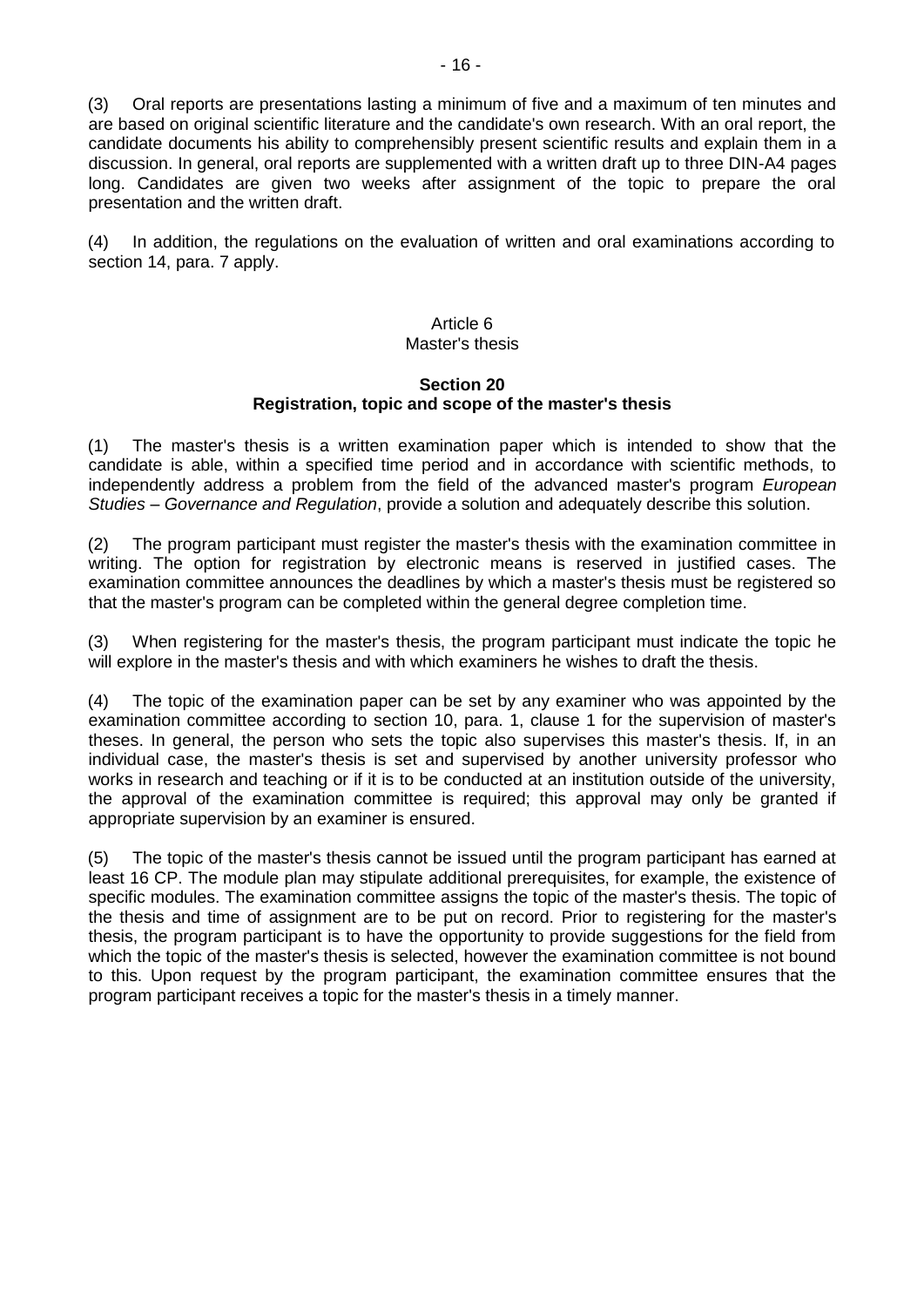(6) The topic of the master's thesis may be given back by the candidate only once and only within the first month after assignment. Giving back the topic does not count as a failed attempt. The topic of the second master's thesis must differ significantly from the topic of the first thesis with regard to content.

(7) The master's thesis in the form of group work cannot be approved.

(8) The text portion of the master's thesis must be at least 40 and no more than 60 DIN-A4 pages long.

(9) Sixteen CP will be granted for the master's thesis, corresponding to a student workload of up to 480 hours. The candidates are given a maximum of three months to complete the master's thesis. The examination committee establishes the latest submission date for the master's thesis and informs the program participant of this date. The topic, definition of the task and scope of the master's thesis are to be limited such that the master's thesis can be completed under reasonable conditions within the specified time period. Upon a substantiated request, the examination committee, in agreement with the supervisor, can grant an extension of up to two weeks. The master's thesis is generally assigned in the middle of the second semester.

#### **Section 21 Submission, evaluation and repetition of the master's thesis**

(1) The master's thesis is to be submitted in due time to the examination committee in duplicate printed copies and in a suitable electronic identical version; the time of submission will go on record. The candidate cannot withdraw a submitted master's thesis. If the master's thesis is not submitted in time, it is given a grade of "unsatisfactory" (5.0).

(2) Upon submission of the master's thesis, the candidate must affirm in writing that he wrote the thesis himself, did not use sources and supporting material apart from those indicated, and identified all citations. In particular, a master's thesis is considered to not be written by the candidate himself if its contents or the structure and development of the examination of the topic of the thesis are given by third parties. The examination committee can demand an affidavit from the candidate in this regard.

(3) The master's thesis is to be assessed and evaluated by two examiners. One of the examiners is the person who set the topic of the master's thesis; the second examiner is nominated by the examination committee from the group of examiners listed according to section 10, para. 1. The candidate has a right of nomination, but is not entitled to the assignment of a specific examiner.

(4) The individual evaluation is to be conducted according to section 25, para. 1 and justified in writing. The grade for the master's thesis is formed from the arithmetic average of the individual evaluations if the difference is less than 1.5. If the difference is 1.5 or more, a third examiner is nominated by the examination committee to evaluate the master's thesis. In this case, the grade results from the arithmetic average of the two best individual evaluations. The average is calculated in accordance with section 25, paras. 5 and 6. However, the master's thesis can be evaluated as "sufficient" or better only if at least two grades are "sufficient" or better.

(5) The evaluation of the master's thesis is communicated to the candidate no later than six weeks after the date of submission.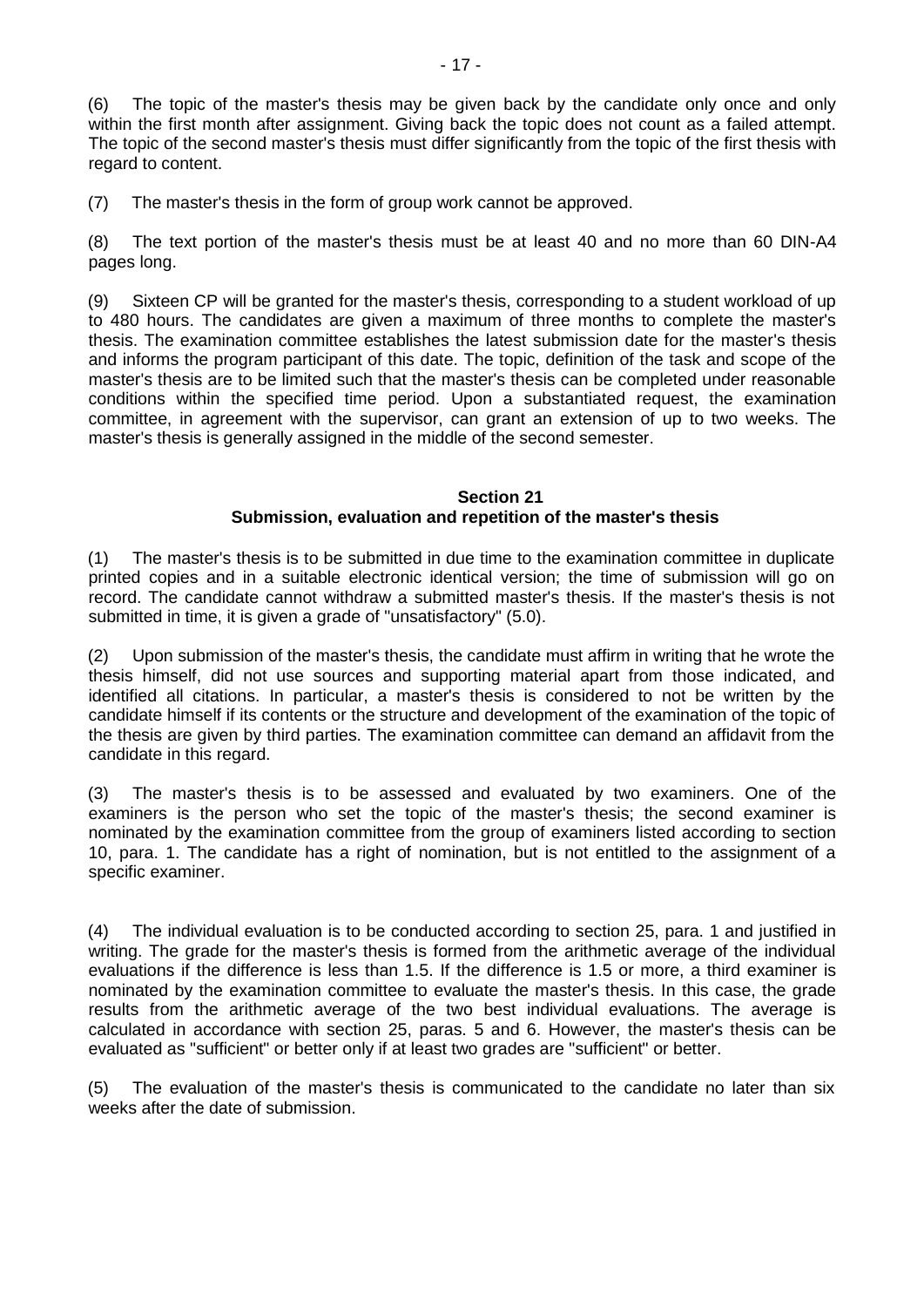(6) For a master's thesis evaluated as "sufficient" or better, the candidate is awarded 16 CP.

(7) If the master's thesis is evaluated as "unsatisfactory" (5.0) or if it is considered to not have passed, the candidate may repeat it once. The topic of the second master's thesis does not need to be selected from the same field as that of the first master's thesis but its contents must differ significantly from the topic of the first master's thesis. However, it is only permissible to give back the topic, as defined in section 20, para. 6, if this option was not used

during the preparation of the first master's thesis. If the second master's thesis is also evaluated as "unsatisfactory" (5.0), the master's examination is ultimately not passed; this results in the loss of the right to examination and this leads to exmatriculation by the registrar's office after the corresponding decision of the examination committee becomes legally valid.

# Article 7 Procedural irregularities and protection provisions

#### **Section 22 Deregistration, withdrawal, absence and objections**

(1) The candidate may deregister from module examinations no later than one week prior to the respective examination date, either electronically or in writing to the examination committee; if this is not possible, a deregistration may also be made in writing. The date of receipt by the examination committee is decisive. An examination is evaluated as "unsatisfactory" (5.0) if the candidate withdraws from the examination without valid reasons after the deregistration period has passed or if he does not provide written examination work within the specified time period.

(2) After the end of the deregistration period, a candidate who has registered for an examination may withdraw for valid reasons, particularly due to an inability to take the examination because of illness. The examination committee is to be notified at once in writing of the withdrawal. The reasons stated for the withdrawal or an absence must be plausible and be submitted in writing without delay. A doctor's certificate indicating that the candidate is unable to take the examination is to be submitted as proof of inability to take an examination because of illness. If a candidate withdraws from a written examination for health-related reasons after starting the examination and after assignment of the task, a doctor is to be consulted on the same day to ascertain the inability to take an examination. The examination committee may in individual cases request the presentation of a note from a university medical doctor appointed by the examination committee if there is sufficient actual evidence of the inability to take an examination is likely or other evidence which appears to be appropriate. Withdrawal after starting the examination is generally excluded if the candidate was already able to inspect the result of the examination or obtained knowledge of the result in another way. If the examination committee recognizes the proof of a health-related withdrawal or other valid reasons, the examination attempt is considered to be invalid.

(3) The candidate must immediately notify the respective examiner or supervisor of any deficiencies in an examination. The objection must be logged and validated by the examination committee. If the examination committee recognizes the objection, the examination attempt is considered to be invalid.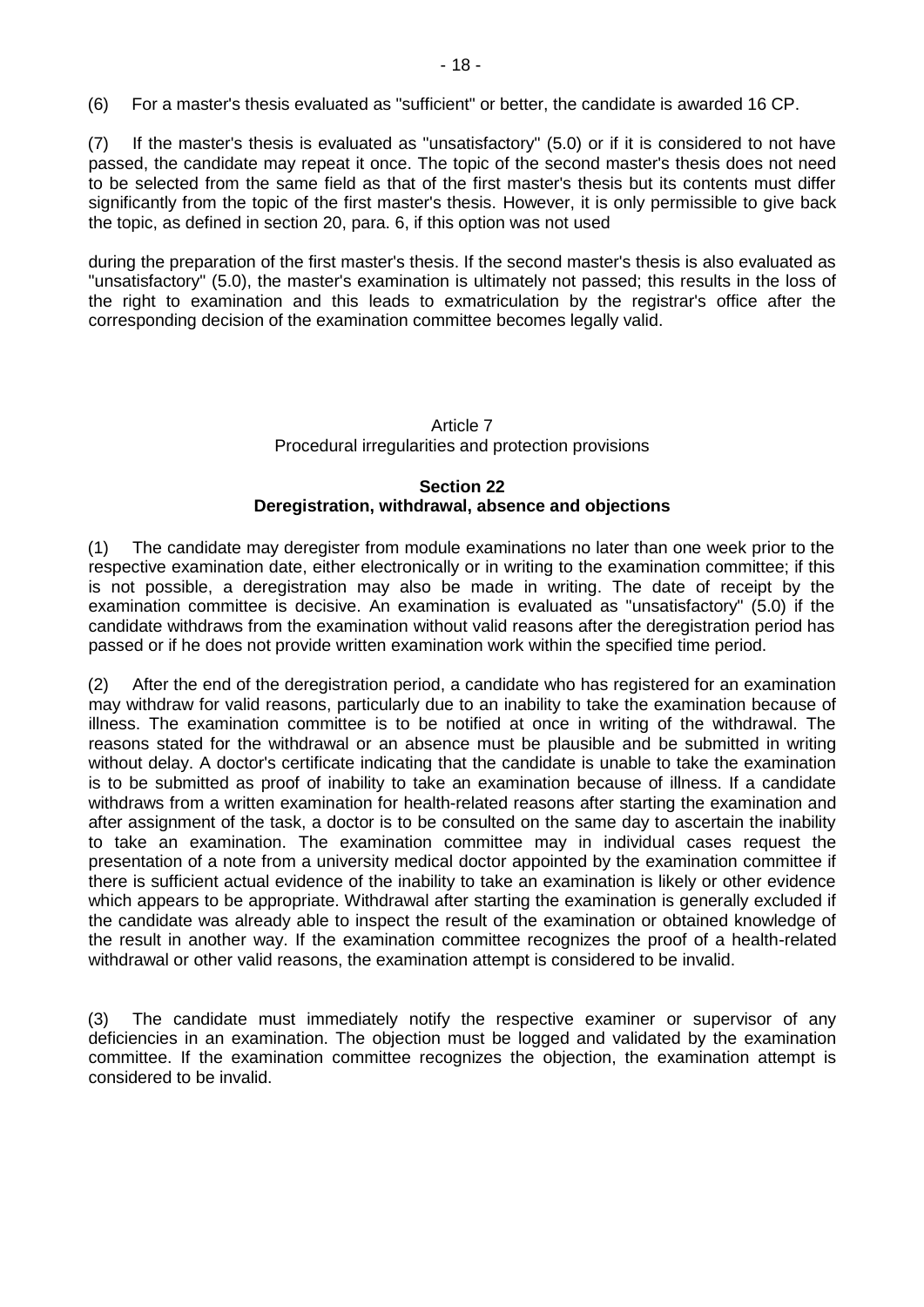(1) If the candidate attempts to influence the result of the examination through fraud or the use of non-permitted aids, the examination in question is evaluated as "unsatisfactory" (5.0); the determination is made by the respective examiner or supervisor, put on record, and forwarded to the examination committee. A candidate who interferes with the proper procedure of the examination can be excluded by the respective examiner or supervisor from continuing the examination after being cautioned; in this case, the examination in question is declared to have not been passed and graded as "unsatisfactory" (5.0). The reasons for the exclusion must be put on record.

(2) Candidates have a period of two weeks during which they may request that decisions by the examination committee according to para. 1, clause 1 and 2 be reviewed.

(3) In the event of multiple or otherwise serious attempts at cheating, the candidate can be exmatriculated. The examination committee assesses the degree to which multiple or otherwise serious attempts at cheating exist. The rector makes a decision as to which cases an attempt at cheating leads to exmatriculation. Exmatriculation is performed by the registrar's office.

(4) Any person who intentionally violates a rule in these examination regulations concerning cheating on examinations is committing an offense. This offense may be penalized with a fine of up to 50,000 Euros. The administrative authority responsible for prosecuting and punishing an offense according to clause 1 is the President of the University of Bonn.

#### **Section 24 Protection provisions**

(1) Upon notification by the candidate, maternity protection periods, as specified in the Maternity Protection Act (MuSchG) as amended, are to be accordingly taken into account; the necessary supporting documents are to be attached. The maternity protection periods suspend any deadlines according to these examination regulations; the duration of the maternity protection is not included in the deadline.

(2) Likewise the parental leave periods according to the law on parental allowance and parental leave (BEEG) as amended must be taken into consideration. The candidate must notify the examination committee in writing no later than four weeks before the time after which he wishes to go on parental leave of the time period(s) during which he wishes to take parental leave and must enclose the required supporting documents. The examination committee must check whether the legal requirements which would lead to an employee being entitled to parental leave according to the law on parental allowance and parental leave (BEEG) are satisfied and the committee will inform the candidate without delay about the results and the resultant revised examination deadlines. The time allotted to draft a master's thesis cannot be interrupted by parental leave. The work placed is considered to not have been assigned. After the end of the parental leave, the candidate receives a new topic.

(3) Leaves of absence due to the need to provide care to spouses, registered partners, firstdegree relatives by blood or marriage, if these persons require dependent care, must be taken into account. The examination committee must check whether the prerequisites of clause 1 have been met. The application is to be made without delay after the prerequisites have been met.. Relevant evidence is to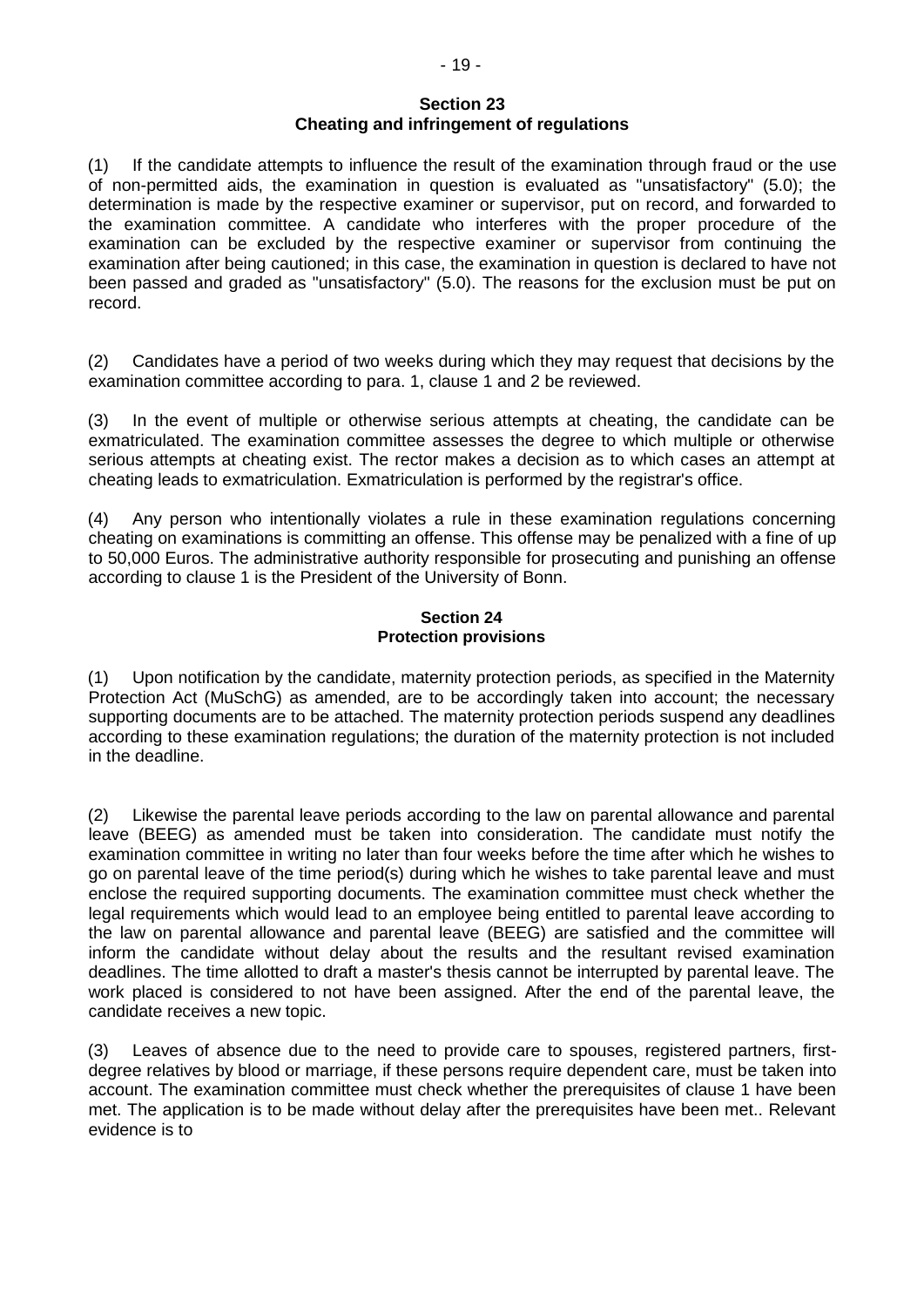be included with the application. The examination committee promptly informs the candidate of the result as well as the revised examination deadlines, if applicable. The time allotted to draft a master's thesis cannot be extended by such periods of unavailability. The work placed is considered to not have been assigned. After the end of the leave of absence, the candidate receives a new topic.

# Article 8

#### Evaluation and final documents

#### **Section 25**

#### **Evaluating examinations, calculating grades and passing the master's examination**

(1) The grades for the individual examinations are determined by the respective examiners. If several examiners are involved in an examination, the grade is calculated from the arithmetic average of the individual evaluations. Otherwise section 14, para. 7 correspondingly applies. The following grades are to be used for the evaluation:

| 1 very good      | outstanding work                                                                |
|------------------|---------------------------------------------------------------------------------|
| 2 good           | work which is significantly above the average requirements                      |
| 3 satisfactory   | work which meets the average requirements                                       |
| 4 sufficient     | work which still meets the requirements, despite its deficiencies               |
| 5 unsatisfactory | work which no longer meets the requirements, due to significant<br>deficiencies |

For a more differentiated evaluation of examinations, individual grades may be increased or decreased by 0.3 to interim values. The grades 0.7 and 4.3, as well as 4.7 and 5.3 are hereby excluded.

(2) The examination in a module is passed if the module grade is at least "sufficient." The module grade is:

| $1.5 =$ very good                 |
|-----------------------------------|
| $2.5 = good$                      |
| $3.5 =$ satisfactory              |
| $4.0 =$ sufficient                |
| 4.1 and above $=$ unsatisfactory. |
|                                   |

(3) The candidate must be notified of the evaluation of written examinations within four weeks and the evaluation of the master's thesis within six weeks after the date of submission. Notification of the evaluations is made by posting on the notice board or in electronic form in accordance with data privacy regulations; notification will take place before the end of the degree completion time.

(4) The master's examination is passed if, in accordance with section 4, para. 4, all module examinations as well as the master's thesis have been passed with a grade of at least "sufficient" and 60 CP have been earned.

(5) The graded modules are used to calculate the cumulative grade. Each individual module grade is weighted by multiplying with the number of credit points of the corresponding module. The sum of all module grades weighted in this way is divided by the total number of credit points of all graded modules (weighted arithmetic average). Para. 2, clause 2 correspondingly applies. Deviating from this, the overall grade is "excellent" if the calculated average grade is not less than 1.0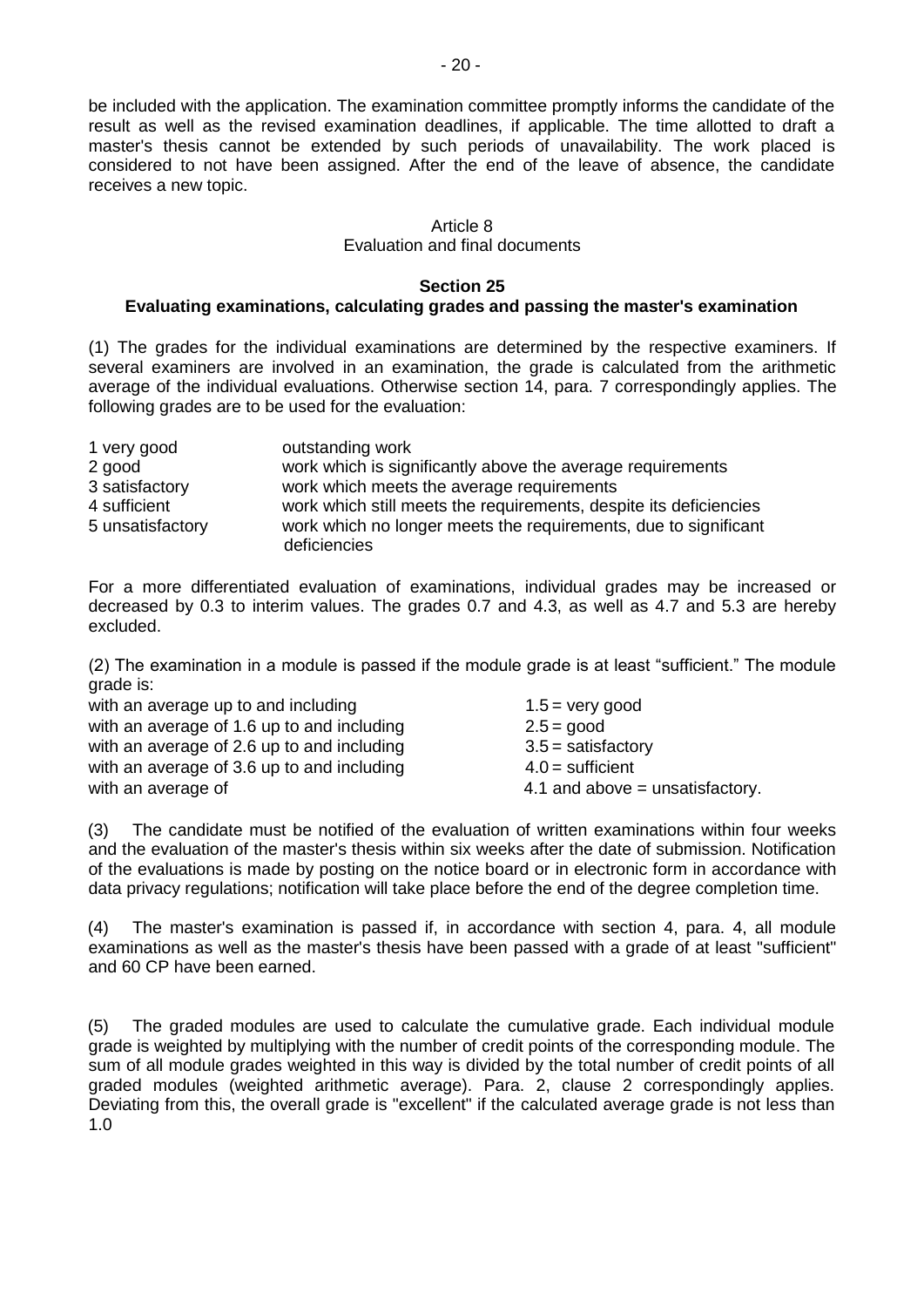and the master's thesis has received a grade of "very good" (1.0). Modules which were recognized as "passed" due to a lack of comparability are not included in the calculation of the overall grade.

(6) When calculating the module grades and the overall grade, only the first digit after the decimal point will be taken into consideration; all other digits will be truncated without rounding.

(7) To facilitate international comparability, the corresponding evaluation according to the evaluation scale of the *European Credit Transfer and Accumulation System* (ECTS) should be allocated to the overall grade.

- (8) The master's examination is ultimately not passed if
- the candidate twice did not successfully complete a module in the compulsory subject area according to section 16, para. 2, or
- the repeated master's thesis has received a grade of "unsatisfactory" (5.0).

# **Section 26 Transcript**

(1) A preliminary certificate of the results of the passed master's examination will be issued to the candidate as soon as all final grades are available. Thereafter a transcript in German will be promptly issued. At the candidate's request, an English translation of the transcript can also be issued. The transcript contains

- all modules from which credit points were earned, - the semester in which the credit points were earned,

- the grades received for the individual module examinations, - the topic and grade of the master's thesis,

- the date of the last examination as well as - the overall grade of the master's examination.

(2) The transcript bears the date of issue. It is stamped with the examination committee seal and signed by the dean as well as by the chairperson of the examination committee.

(3) If the master's examination was ultimately not passed or if it is ultimately considered to not be passed, the examination committee issues a written notification to the candidate in this regard, with an explanation of the appeal procedure.

(4) If a program participant leaves the university without a final degree, a transcript of achievements indicating all of the coursework completed and examinations taken is issued to him upon request. This transcript of achievements is limited to the successfully completed parts of the course of studies. In addition, at the request of the program participant, a certificate indicating which examinations were not passed or which are still missing in order to pass the master's examination can be issued.

(5) Achievement transcripts bear the date of issue and are signed by the chairperson of the examination committee.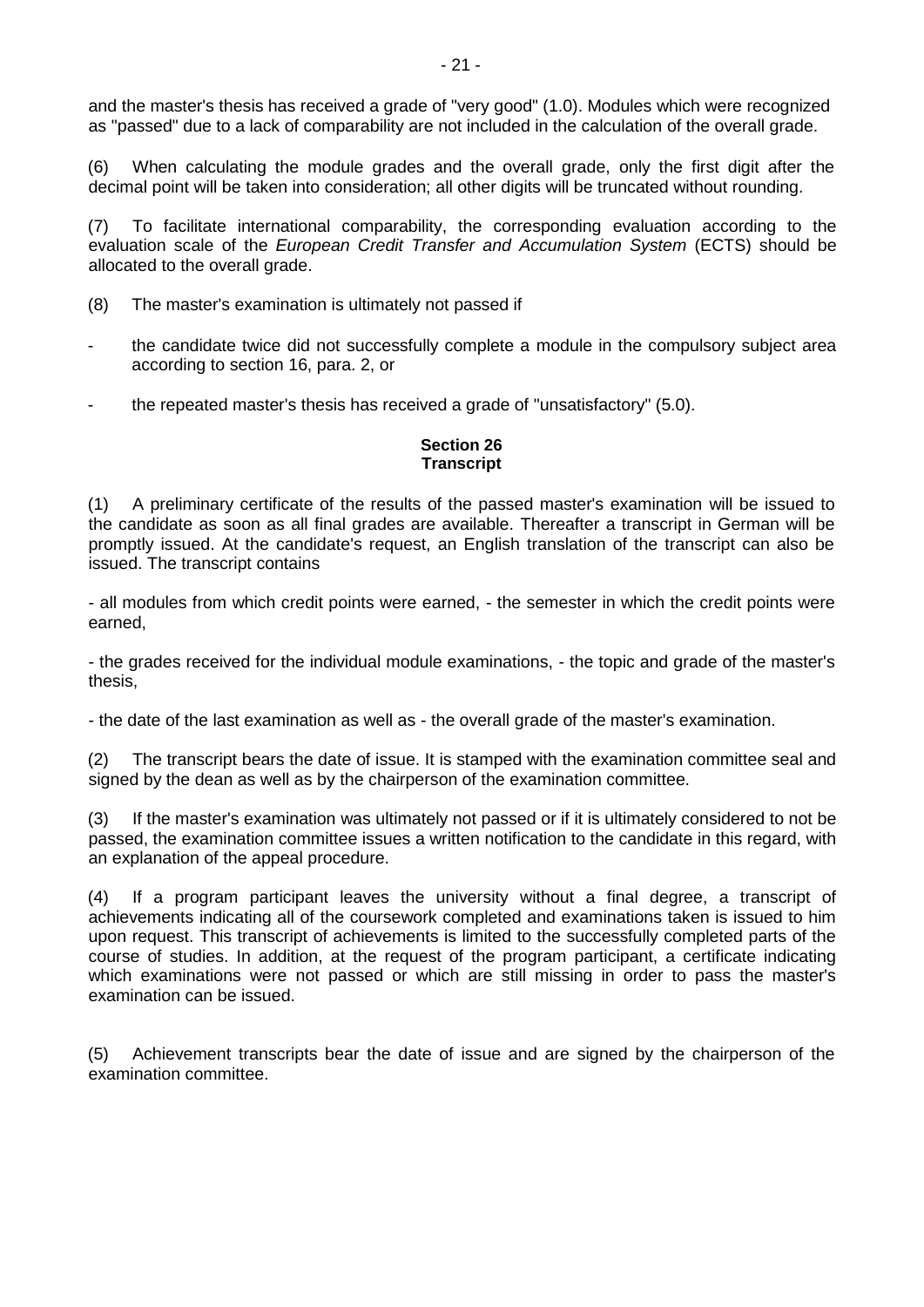#### **Section 27 Master's diploma**

Along with the transcript of the master's examination, the candidate is given a master's diploma on the conferral of the academic degree in accordance with section 3; the diploma is in German and bears the date of the transcript. An English translation is enclosed with the master's diploma. The diploma is signed by the dean of the Faculty of Philosophy and stamped with the seal of the Faculty.

#### **Section 28 Diploma supplement**

A diploma supplement is added to the master's diploma. The diploma supplement is a standardized document in English and German which contains the following information:

- the main course contents on which the degree is based.
- the program of studies,
- skills acquired upon completion of the program, as well as
- information about the university conferring the degree.

The diploma supplement indicates the relative classification of the overall grade of the master's examination in an evaluation scale according to the most current ECTS guidelines.

#### **Section 29 Inspection of examination files**

(1) The candidate is to be allowed to inspect his written work, upon request; the request must be made no later than three months after the announcement of the examination results. The examination committee gives the candidate due notice of the time period when inspection is permitted. Section 29 of the Administrative Procedure Act remains unaffected by this.

(2) Within three months after the transcript is given out in accordance with section 26, the candidate, upon written request, is granted access by the examination committee to inspect his examination files. Section 29 of the Administrative Procedure Act remains unaffected by this.

(3) The examination committee determines the place and time of the inspection.

### **Section 30 Invalidity of the master's examination, revocation of master's degree**

(1) If a candidate has cheated in an examination and this cheating only becomes known after issuing the transcript, the examination committee can retroactively adjust the grades accordingly for those examinations in which the candidate cheated as well as the overall grade and declare the examination, in whole or in part, to be "not passed."

(2) If the prerequisites for admission to an examination were not fulfilled without any intent to deceive on the part of the candidate and this fact was not discovered until after the transcript was issued, this deficiency will be ignored if the examination is passed. If a candidate gained admission through intentionally deceitful means, the examination committee shall decide on the legal consequences, in accordance with the Administrative Procedure Act.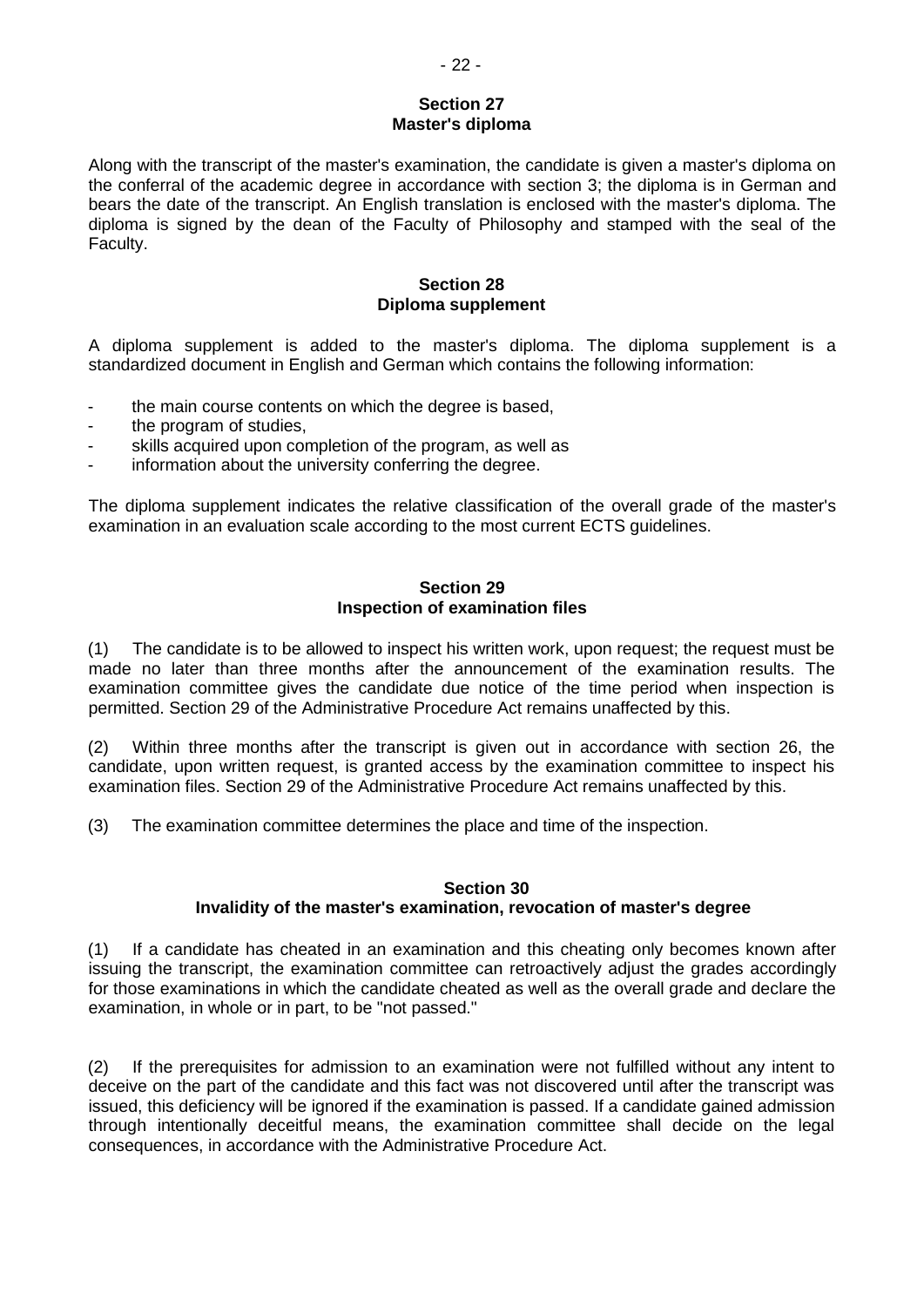- (3) The person affected is to be given an opportunity to submit a statement before a decision is made.
- (4) The incorrect examination transcript shall be retracted and, if necessary, a new examination

transcript is issued. If one of the examinations is declared to be "not passed" due to cheating, the master's diploma as well as all other documents attesting to the degree along with the incorrect examination transcript are to be retracted. A decision in accordance with para. 1 and para. 2, clause 2, is excluded after a period of five years following issuance of the examination transcript.

(5) If the master's examination is declared as a whole to be "not passed," the master's degree is to be withdrawn and the master's transcript, master's diploma as well as all other documents attesting to the degree are to be withdrawn.

### Article 9 Date of validity

### **Section 31 Date of validity and publication**

These examination regulations become valid on the day following their publication in the Official Notifications of the University of Bonn – Gazette.

# A. Bartels

#### The Dean of the Faculty of Philosophy of the University of Bonn University Professor Dr. Andreas Bartels

Issued based on the decision of the Faculty Council of the Faculty of Philosophy dated June 24, 2015 as well as on the resolution of the Rectorate dated July 14, 2015.

Bonn, August 10, 2015

# M. Hoch

The Rector of the University of Bonn University Professor Dr. Michael Hoch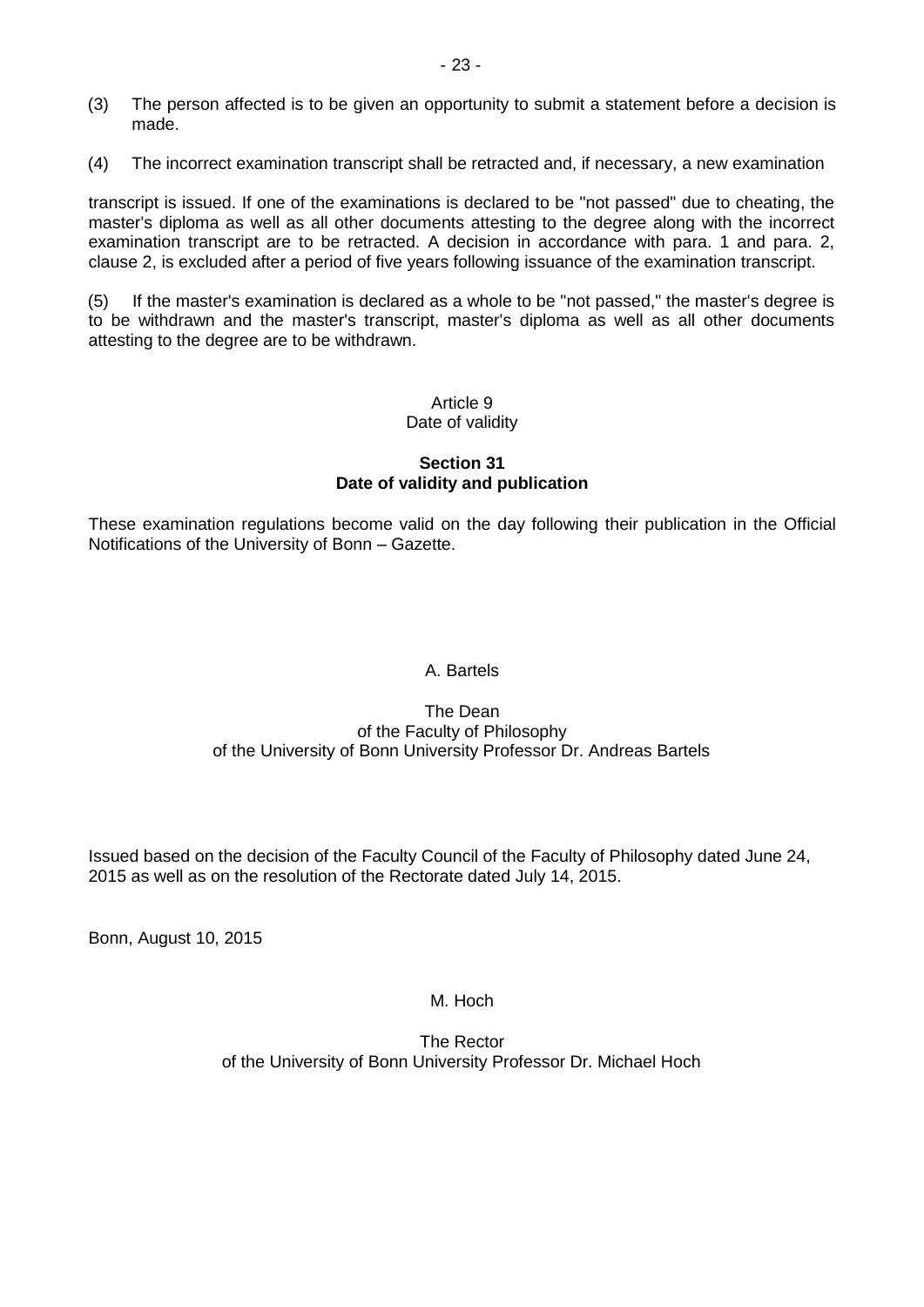#### **Appendix 1: Module plan for the advanced master's program** *European Studies – Governance and Regulation*

- Course type abbreviations:  $L =$  Lecture,  $S =$  Seminar,  $F =$  Field trip
- Marked with an asterisk (\*): Courses for which the examination committee can specify mandatory participation in accordance with section 14 para. 6 as a prerequisite for participation in module examinations (field trips, language courses, internships and practical training and comparable courses). The obligation to participate exists in addition to any other coursework listed.
- In the column "Duration/semester," the duration of the module (in semesters) and the location in a semester are listed.
- The column "Coursework" lists only coursework as a prerequisite for examination participation or criteria for awarding of credit points for modules without an examination.
- CP = Credit points, Sem. = Semester

#### **1. 1st Semester – Compulsory modules**

| <b>Module</b><br>number/<br>abbreviation types | Module name and<br>course                                                                   | <b>Partici-</b><br>pation<br>prerequi-<br>sites | Duration (D)/<br><b>Semester</b><br>(S) | <b>Examination subject (contents) and</b><br>qualification objective                                                                                                                                                                                                                                                  | Course-<br>work | Type of<br>examination | CP |
|------------------------------------------------|---------------------------------------------------------------------------------------------|-------------------------------------------------|-----------------------------------------|-----------------------------------------------------------------------------------------------------------------------------------------------------------------------------------------------------------------------------------------------------------------------------------------------------------------------|-----------------|------------------------|----|
| Basic 1                                        | Governance in the EU:<br><b>Historic evolution and</b><br>political system<br>$S^*$ , $E^*$ | None                                            | $D: 1$ sem.<br>S: 1st                   | Interrelationship of political, economic and<br>legal factors, dialectic<br>composition of participants and factors<br>in the development of the institutional structure<br>and the policy fields up to the EU of the present day,<br>turning points in European integration,<br>causes, connections and consequences | None            | Term paper             |    |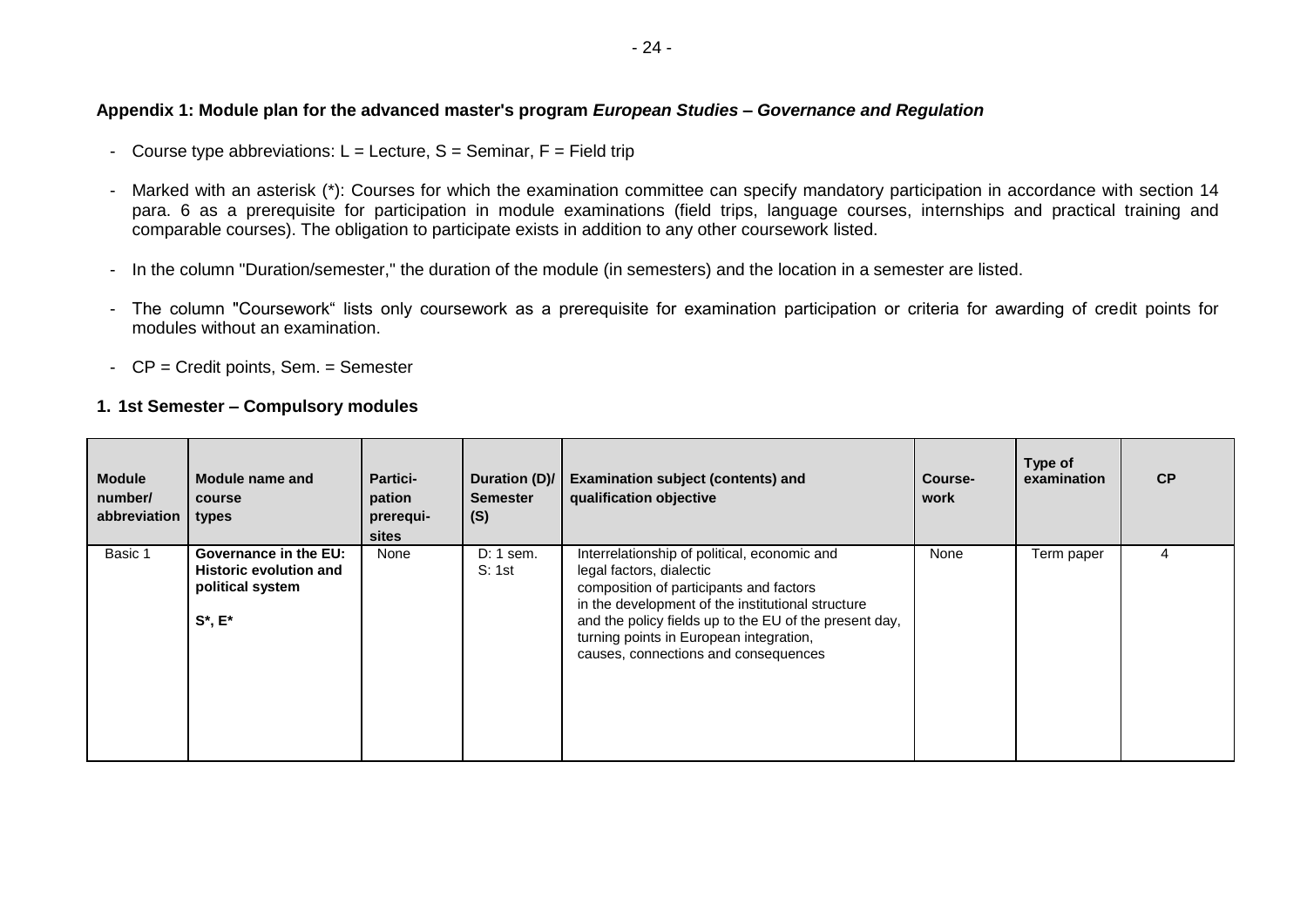| <b>Module</b><br>number/<br>abbreviation | Module name and<br>course<br>types                                       | Partici-<br>pation<br>prerequi-<br>sites | Duration (D)/<br><b>Semester</b><br>(S) | <b>Examination subject (contents and)</b><br>qualification objective                                                                                                                                                                                                       | Course-<br>work | Type of<br>examination | <b>CP</b> |
|------------------------------------------|--------------------------------------------------------------------------|------------------------------------------|-----------------------------------------|----------------------------------------------------------------------------------------------------------------------------------------------------------------------------------------------------------------------------------------------------------------------------|-----------------|------------------------|-----------|
| Basic 2                                  | Law of the EU:<br>Institutions and<br><b>Procedures</b><br>$S^*$ , $E^*$ | None                                     | $D: 1$ sem.<br>S: 1st                   | Legal foundations in European integration,<br>legislation, associations with national<br>judicial cultures, connection between<br>regulation and decision-making in the<br>EU, tension between national<br>legal tradition and European judicial dismissal of<br>objection | None            | Written<br>examination | 4         |
| Basic 3                                  | <b>Political Economy of</b><br><b>European Integration</b><br>$S^*$      | None                                     | D: 1 sem.<br>S: 1.                      | Systematic approach to theoretical models,<br>methods and issues in connection<br>with European integration,<br>economic theory knowledge based on<br>economic policy needs, European<br>economic policy and harmonization                                                 | None            | Written<br>examination | 4         |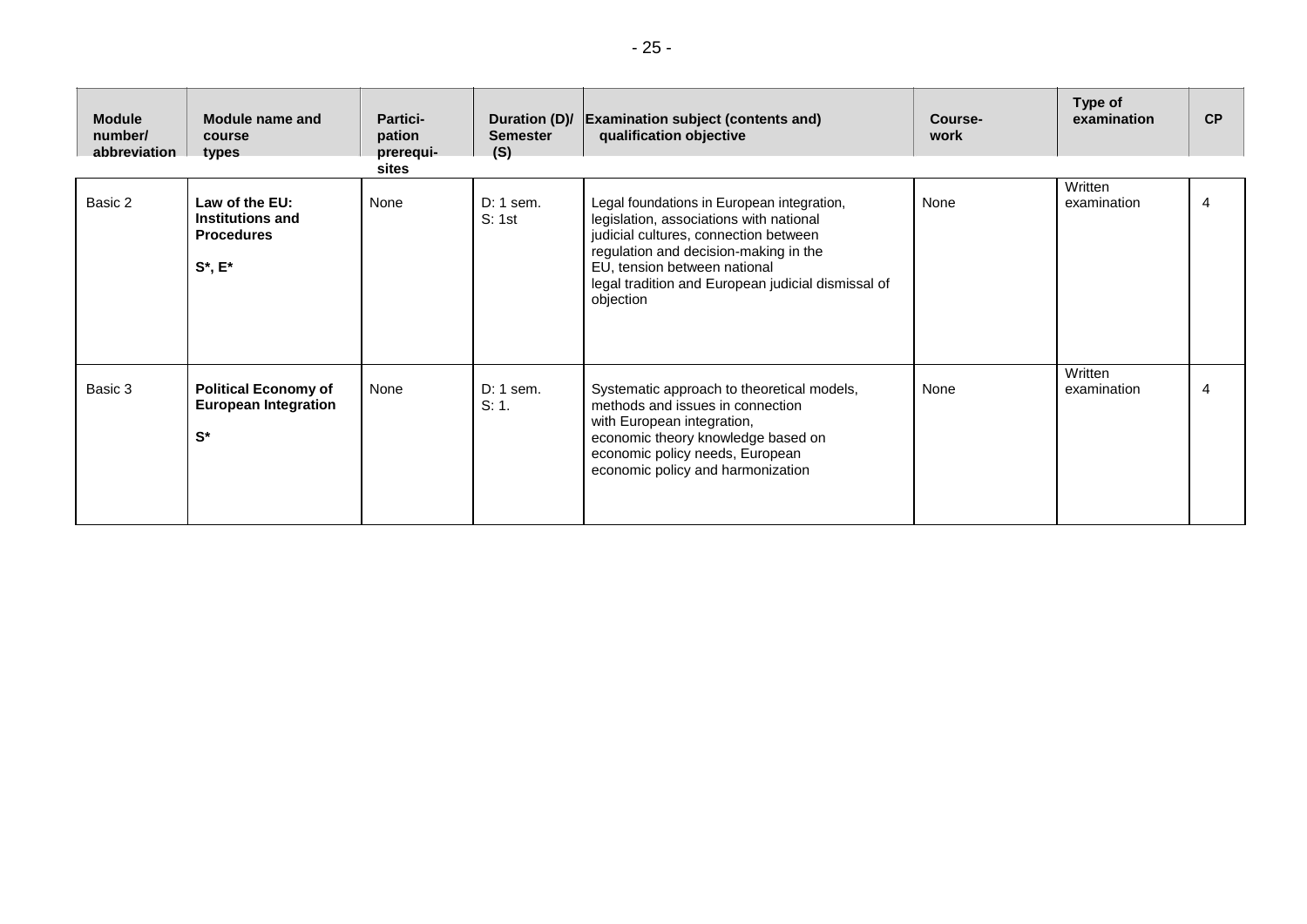| <b>Module</b><br>number/<br>abbreviation | Module name and<br>course<br>types                                                                                                                                                                                                                                                                                                     | <b>Partici-</b><br>pation<br>prerequi- | Duration (D)/<br><b>Semester</b><br>(S) | <b>Examination subject (contents and)</b><br>qualification objective                                                                                                                                                                                                                                                                                                                                                                                                                                                                        | Course-<br>work | Type of<br>examination | CP |
|------------------------------------------|----------------------------------------------------------------------------------------------------------------------------------------------------------------------------------------------------------------------------------------------------------------------------------------------------------------------------------------|----------------------------------------|-----------------------------------------|---------------------------------------------------------------------------------------------------------------------------------------------------------------------------------------------------------------------------------------------------------------------------------------------------------------------------------------------------------------------------------------------------------------------------------------------------------------------------------------------------------------------------------------------|-----------------|------------------------|----|
| Spe-<br>cialized 1                       | <b>Multi-level decision-</b><br>making in the EU -<br>between national and EU<br>interests<br>1) Inter-<br>institutional<br>bargaining and<br>multi-level decision-<br>making in the EU<br>2) Legitimacy,<br>democracy and public<br>opinion in the EU<br>3) Conflict of aims<br>between national<br>and EU interests<br>$S^*$ , $E^*$ | sites<br>None                          | $D: 1$ sem.<br>S: 1st                   | Communicating the logic of political processes and<br>its tense relationship between national and<br>European political structures, governing in the<br>European multi-level system, horizontal and<br>vertical political processes,<br>political exploratory discussion processes between<br>national<br>emotions and identifications and EU-wide<br>decision-making and mediation processes,<br>conflicts of objectives in proportion to national<br>interests.<br>and formation of European interests,<br>question of finality of the EU | None            | Term paper             | 4  |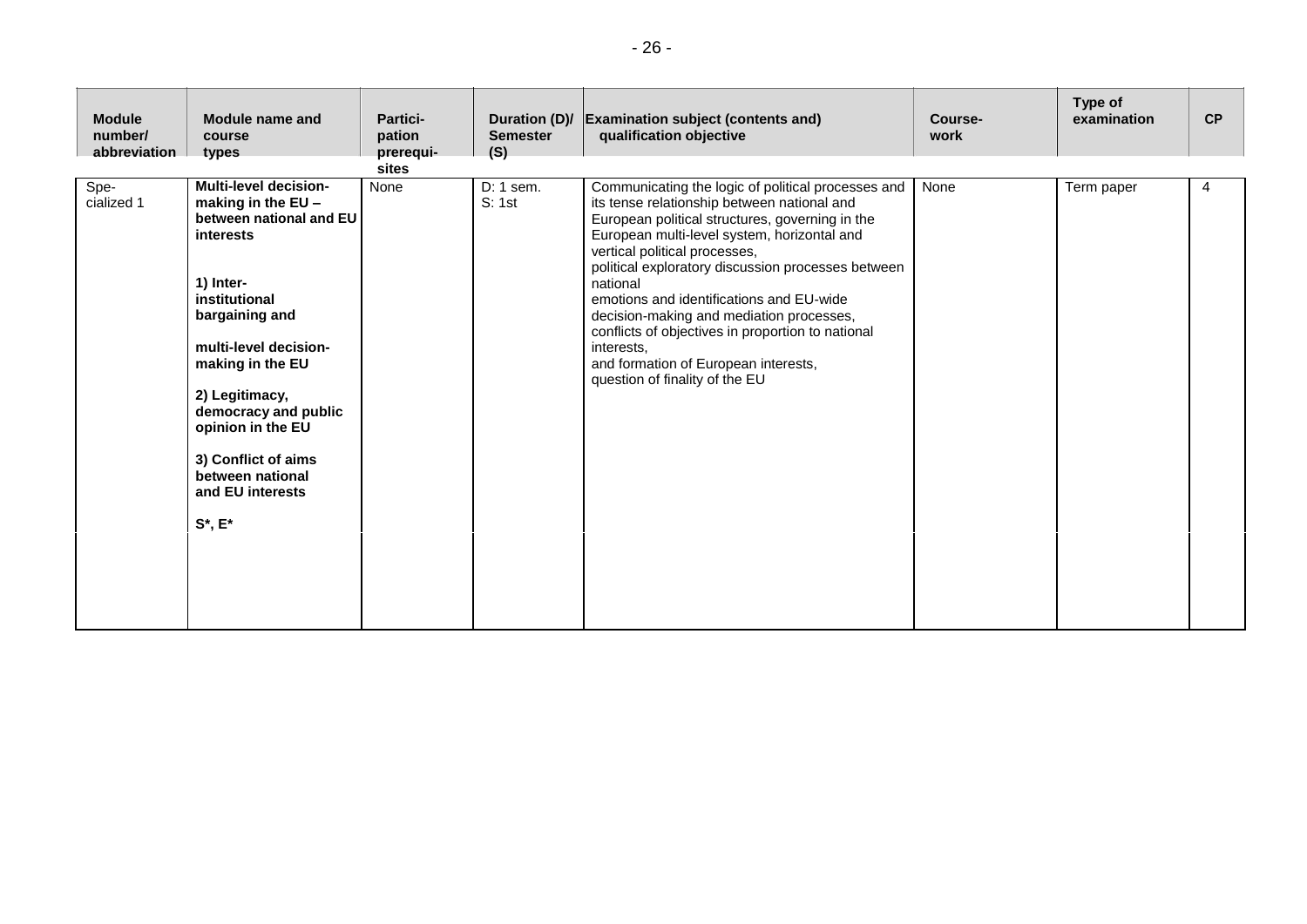| <b>Module</b><br>number/<br>abbreviation | Module name and<br>course<br>types                                                                                                                                                                                                                              | Partici-<br>pation<br>prerequi-<br>sites | Duration (D)/<br><b>Semester</b><br>(S) | <b>Examination subject (contents) and</b><br>qualification objective                                                                                                                                                                                                                                                                                                                                                                                                                                                                                                                                                                                                                                                                                                                                          | Course-<br>work | Type of<br>examination | <b>CP</b>              |
|------------------------------------------|-----------------------------------------------------------------------------------------------------------------------------------------------------------------------------------------------------------------------------------------------------------------|------------------------------------------|-----------------------------------------|---------------------------------------------------------------------------------------------------------------------------------------------------------------------------------------------------------------------------------------------------------------------------------------------------------------------------------------------------------------------------------------------------------------------------------------------------------------------------------------------------------------------------------------------------------------------------------------------------------------------------------------------------------------------------------------------------------------------------------------------------------------------------------------------------------------|-----------------|------------------------|------------------------|
| Spe-<br>cialized 2                       | <b>The European Single</b><br><b>Market</b><br>1) Economics of the<br><b>Internal Market</b><br>2) Law of the Internal<br><b>Market</b><br>3) Policies for<br>Coherence and<br><b>Structural Change</b><br>$\mathbf{S}^{\star}$                                 | None                                     | $D: 1$ sem.<br>S: 1st                   | Expansion of economic and<br>jurisprudential knowledge regarding questions<br>of the European internal market, emergence,<br>structure and details of the European<br>internal market, perspectives of the Lisbon<br>process (Europe 2020), knowledge of the four<br>fundamental freedoms, relevant jurisprudence<br>of the ECJ, legislative approximation, mode of<br>operation and<br>procedural method of the cohesion and<br>structural policy                                                                                                                                                                                                                                                                                                                                                            | None            | Written examination    | $\overline{4}$         |
| Spe-<br>cialized 3                       | Governance and<br>regulatory issues of the<br>EU's external relations<br>1) EU and the<br>transformation of its<br>neighbourhood<br>2) EU and the global<br>powers<br>3) EU governance -<br>regulatory aspects of the<br>global economy<br>$\mathbf{S}^{\star}$ | None                                     | $D: 1$ sem.<br>S: 1st                   | Questions regarding the political mechanisms of<br>the<br>European Neighborhood Policy, question of the<br>relationship of diplomatic-political<br>governance points of view and the<br>economic-regulatory aspects in the<br>projection of European culture of stability,<br>reflection of Europe's global role in the<br>mirror of internal divergences in interests<br>between the governance of a common<br>and secure foreign policy of the EU and the<br>traditions, interests and characters of its<br>member states, perception of the EU by the<br>USA, Russia, China and other aspiring<br>world powers, interplay of<br>commercial interests, often<br>nationally linked, and empirical<br>regulation standardization,<br>tense relationship between regulation and<br>deregulation in world trade | None            | Term paper             | $\boldsymbol{\Lambda}$ |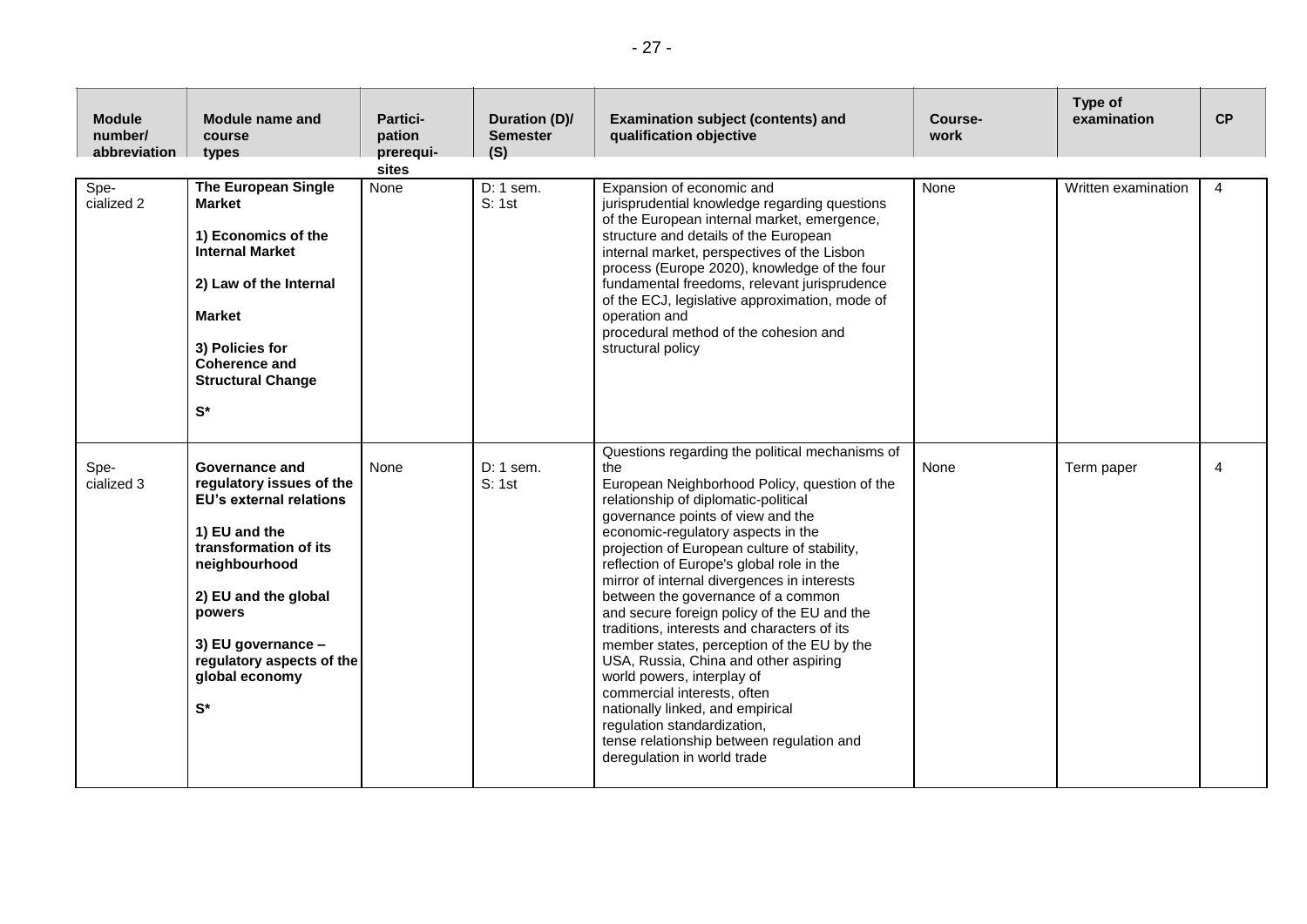# **2nd semester – Compulsory modules**

| <b>Module</b><br>number/<br>abbreviation | <b>Module name and</b><br>course<br>types                                               | Partici-<br>pation<br>prerequi-<br>sites | Duration/<br><b>Semester</b> | <b>Examination subject (contents) and</b><br>qualification objective                                                                                                                                                                                          | Course-<br>work | Type of<br>examination | CP |
|------------------------------------------|-----------------------------------------------------------------------------------------|------------------------------------------|------------------------------|---------------------------------------------------------------------------------------------------------------------------------------------------------------------------------------------------------------------------------------------------------------|-----------------|------------------------|----|
| Basic 4                                  | EU competition law and<br>the EU law of sector-<br>specific regulation<br>$S^*$ , $E^*$ | None                                     | $D: 1$ sem.<br>S: 2.         | Overview of European competition law<br>(antitrust law ban, control of abusive practices and<br>state aid control), overlap and<br>differentiations between competition law and<br>sector-specific regulation.                                                | None            | Written<br>examination | 4  |
| Basic 5                                  | <b>EU fiscal federalism</b><br>$S^*$ , $E^*$                                            | None                                     | $D: 1$ sem.<br>S: 2.         | Differing logic in European politics and<br>the economic analyses with regard to the<br>creation of public assets, financing of the EU,<br>role of the ECB and the <b>ESM</b> [S1], economic,<br>monetary and fiscal policy.                                  | None            | Written<br>examination | 4  |
| Basic 6                                  | Agenda setting,<br>decision-making and<br>implementation<br>$S^*$ , $E^*$               | None                                     | $D: 1$ sem.<br>S: 2.         | Overview of political and economic<br>considerations which are the area of focus for<br>negotiation processes in the EU and Eurozone,<br>European budgetary control procedures,<br>negotiation strategies and lobbying methods,<br>decision-making processes. | None            | Term paper             | 4  |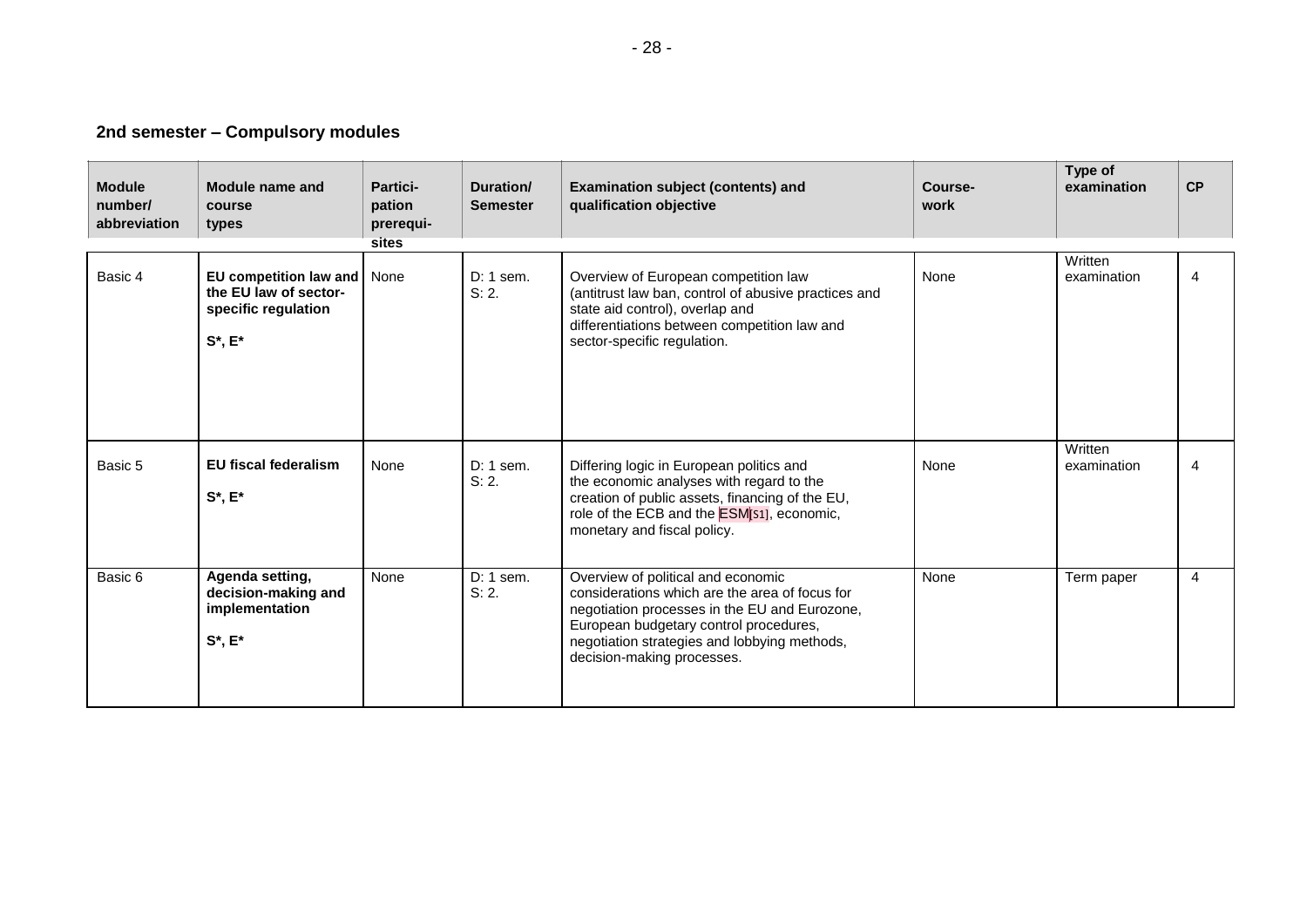| <b>Module</b><br>number/<br>abbreviation | Module name and<br>course<br>types                                                                                                                                      | Partici-<br>pation<br>prerequisites<br>sites | Duration/<br><b>Semester</b> | <b>Examination subject (contents) and</b><br>qualification objective                                                                                                                                                                                                                                                                                              | Course-<br>work | Type of<br>examination | CP             |
|------------------------------------------|-------------------------------------------------------------------------------------------------------------------------------------------------------------------------|----------------------------------------------|------------------------------|-------------------------------------------------------------------------------------------------------------------------------------------------------------------------------------------------------------------------------------------------------------------------------------------------------------------------------------------------------------------|-----------------|------------------------|----------------|
| Spe-<br>cialized 4                       | Sector-specific<br>regulation in electronic<br>communications and<br>logistics<br>1) Electronic<br>communications<br>2) Transportation<br>3) Logistics<br>$S^*$ , $E^*$ | None                                         | $D: 1$ sem.<br>S: 2.         | Special features of TC markets, selected<br>sector-specific provisions as well as main features of<br>the technical realization of TC services,<br>logistics markets, overview of the special economic<br>features and the most important relevant<br>standards, significance of these markets for developed<br>economies and the European<br>integration process | None            | Written<br>examination | 4 and<br>above |
| Spe-<br>cialized 5                       | Sector-specific<br><b>Regulation in Energy</b><br>and Water<br>1) Gas<br>2) Electricity<br>3) Water<br>$S^*$                                                            | None                                         | D: 1 sem.<br>S: 2.           | Liberalization process in the energy and<br>water markets, special economic features of the<br>electricity and gas markets, European and<br>national energy law, security of supply,<br>privatization, overview of basic<br>guidelines and regulations on a European and<br>national level.                                                                       | None            | Written<br>examination |                |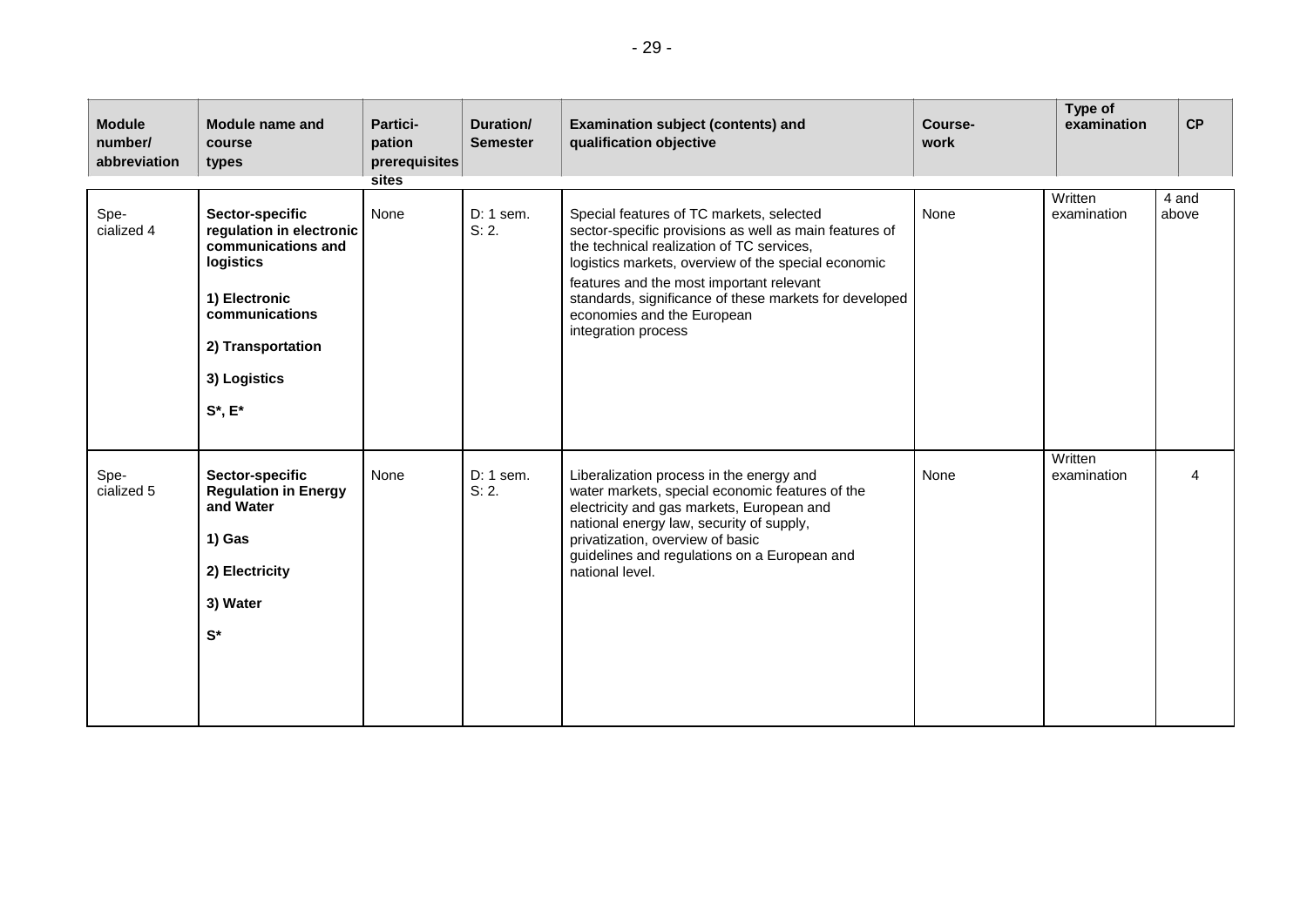| <b>Module</b><br>number/<br>abbreviation | Module name and<br>course<br>types | <b>Partici-</b><br>pation<br>prerequi-<br>sites        | Duration/<br><b>Semester</b> | <b>Examination subject (contents) and</b><br>qualification objective                                                                                                                                                                                                                                                                                                                                                                                    | Course-<br>work | Type of<br>examination | CP              |
|------------------------------------------|------------------------------------|--------------------------------------------------------|------------------------------|---------------------------------------------------------------------------------------------------------------------------------------------------------------------------------------------------------------------------------------------------------------------------------------------------------------------------------------------------------------------------------------------------------------------------------------------------------|-----------------|------------------------|-----------------|
| Basic 7                                  | <b>Master's thesis</b>             | Acquisition of<br>16 CP in the<br>course of<br>studies | 3 months<br>S: 2.            | With the master's thesis, the students<br>are to independently work on a scientific topic whose<br>subject matter<br>is close to that of the course of studies<br>and thus document that they are able to also<br>develop complex scientific topics<br>independently. In this process, independent work is as<br>important as the handling of issues in a scientific<br>manner with<br>secondary literature and sophisticated and<br>logical reasoning. | None            | Master's thesis        | 16 and<br>above |